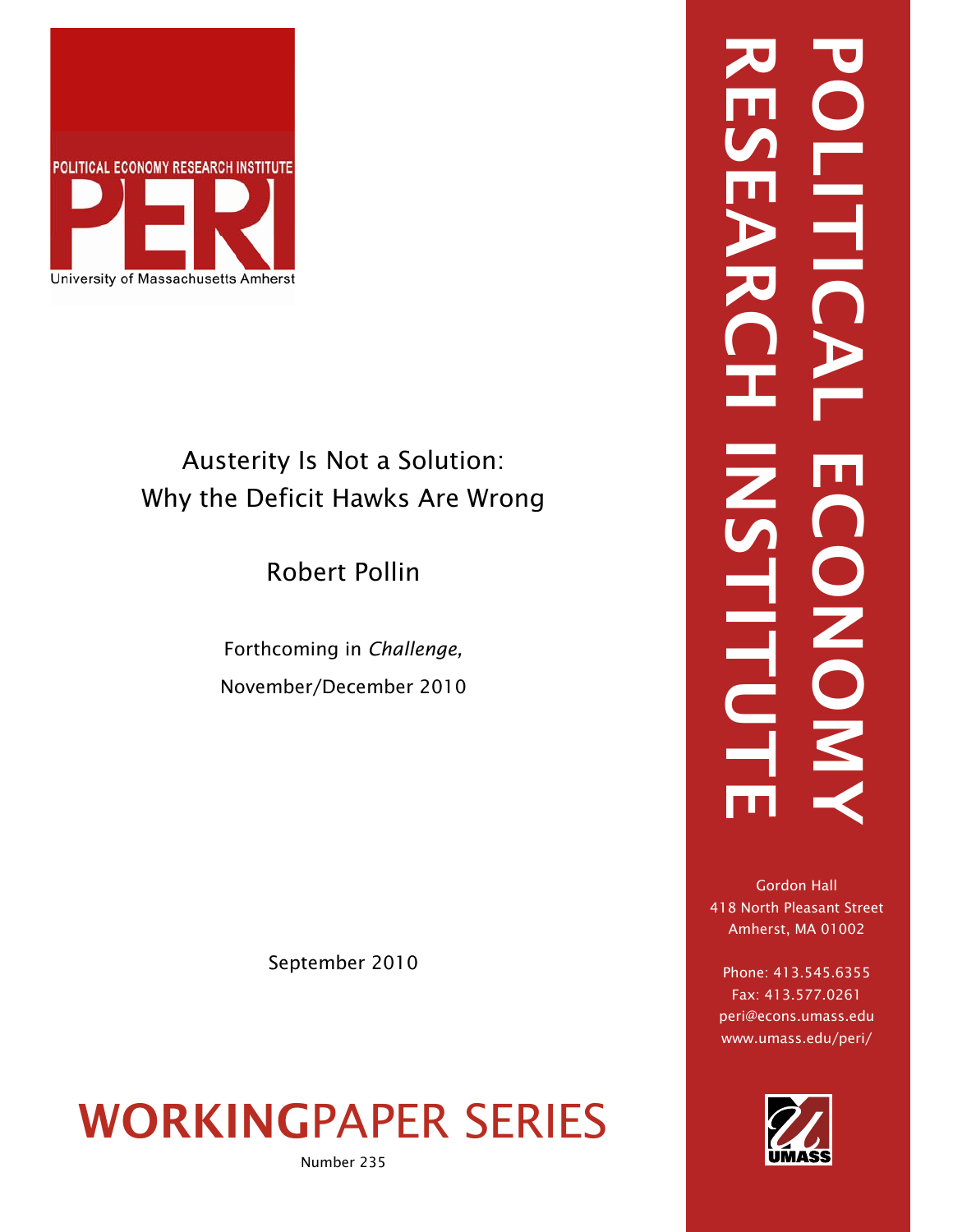### **AUSTERITY IS NOT A SOLUTION: WHY THE DEFICIT HAWKS ARE WRONG**

Forthcoming in *Challenge*, November/December 2010

Robert Pollin Department of Economics and Political Economy Research Institute (PERI) University of Massachusetts-Amherst [pollin@econs.umass.edu](mailto:pollin@econs.umass.edu)

I am grateful to Michael Ash, Jerry Epstein, Jayati Ghosh, James Heintz, Jeff Madrick and Josh Mason for comments on an earlier draft. Josh Mason also provided excellent research assistance.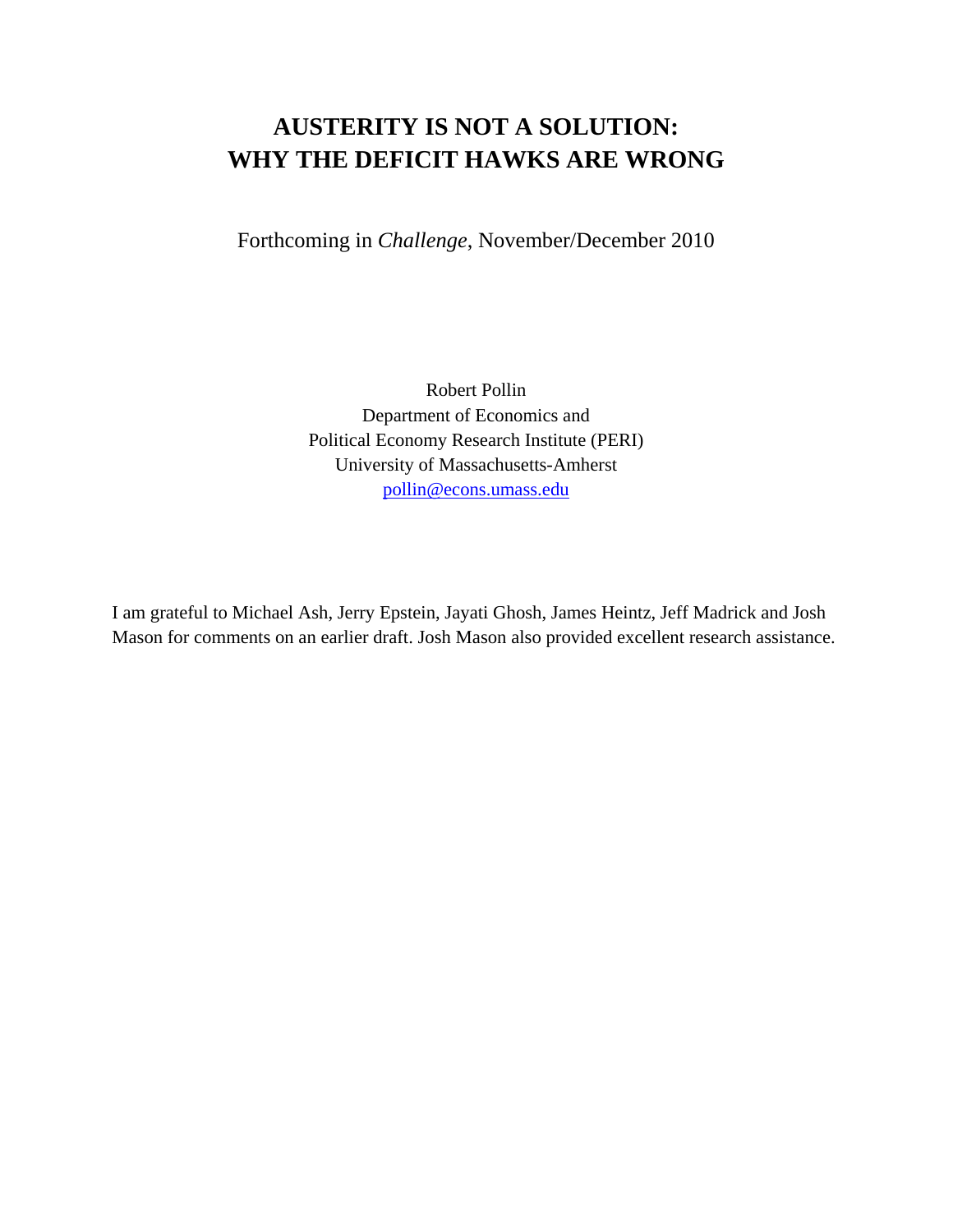#### **AUSTERITY IS NOT A SOLUTION: WHY THE DEFICIT HAWKS ARE WRONG**

By Robert Pollin

#### *JEL Codes: E60, E62, E50*

#### *Abstract:*

Wall Street hyper-speculation brought the global economy to its knees in 2008-09. To prevent a 1930s-level Depression at that time, economic policymakers throughout the world enacted extraordinary measures. These included large-scale fiscal stimulus programs, financed by major expansions in central government fiscal deficits. In the U.S., the fiscal deficit reached 9.9 percent of GDP in 2009, and is projected at 10.3 percent of GDP in 2010. But roughly 18 months after these measures were introduced, a new wave of opposition to large-scale fiscal deficits has emerged.

 This paper reviews the arguments developed by various leading deficit hawks. In fact, they are not advancing one main argument or even a unified set of positions, but rather four distinct claims: 1) Large fiscal deficits will cause high interest rates, large government debts, and inflation; 2) Even if the current deficits have not caused high interest rates and inflation, they are eroding business confidence; 3) The multiplier for fiscal stimulus policies is always close to zero and has been so with the current measures; and 4) Regardless of short-term considerations, we are courting disaster in the long run with structural deficits that the recession only worsened.

This paper argues that none of these deficit hawk positions stand up to scrutiny. I also argue that through critiquing the four deficit-hawk positions, we can also bring greater clarity toward developing a workable recovery program. This will include fiscal deficits that can stabilize state and local government budgets; maintain sufficient funds for unemployment insurance; and continue support for long-term investments in traditional infrastructure and clean energy. But such fiscal policies also need to combine with credit-market measures that are capable of 'pulling on a string'—i.e. creating strong enough incentives for both lenders and borrowers to unlock credit markets.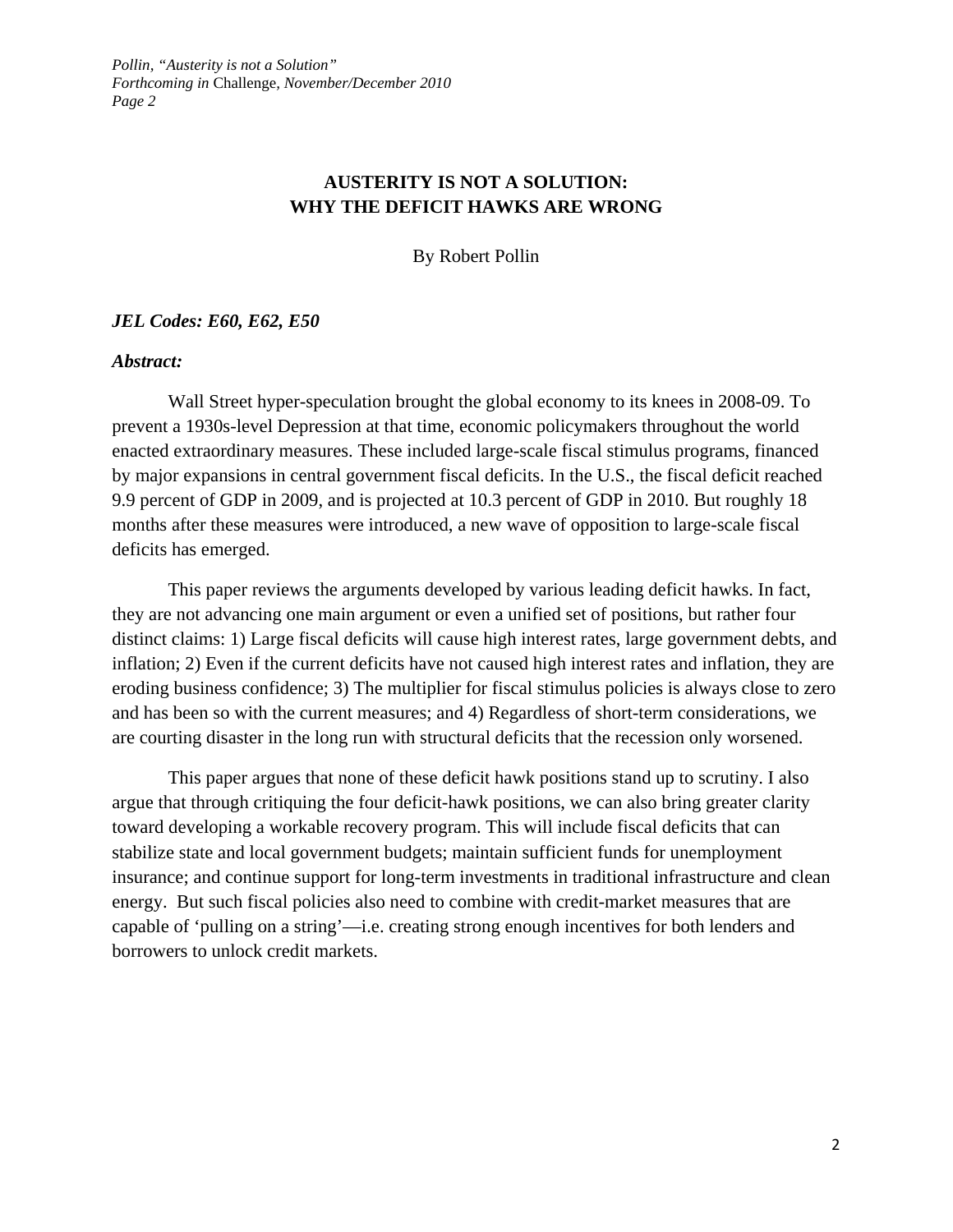Wall Street hyper-speculation brought the global economy to its knees in 2008-09. To prevent a 1930s-level Depression at that time, economic policymakers throughout the world including the U.S., the countries of the European Union, Japan, South Korea, China, India, and Brazil—all enacted extraordinary measures to counteract the crisis created by Wall Street. These included financial bailouts; monetary policies that pushed central bank controlled rates close to zero; and large-scale fiscal stimulus programs, financed by major expansions in central government fiscal deficits.

 In the U.S., the fiscal deficit reached \$1.4 trillion, or 9.9 percent of GDP in 2009, and is projected at \$1.5 trillion, or 10.3 percent of GDP, in 2010. Prior to that, the U.S. deficit averaged 2.0 percent of GDP under the full eight years (2001-08) of George W. Bush and 0.8 percent of GDP under Bill Clinton (1993-2000).

 Among the 27 countries of the European Union, fiscal deficits for 2009 averaged 6.8 percent of GDP, up from a 1.8 percent average between 2001-07. The largest deficits for 2009 were those in Ireland (14.3 percent), Greece (13.6 percent), the UK (11.4 percent) and Spain (11.2 percent). France was also relatively high at 7.5 percent, while Germany was a low outlier at 3.3 percent. According to the EU Stability and Growth Pact agreed on in 1997, annual fiscal deficits were supposed to not exceed 3 percent of GDP other than in severe recessions.

 Fiscal deficits of this magnitude emerged first as the normal result of the recession itself, with tax revenues falling along with incomes, business profits and asset prices, while government support payments rose for 'automatic stabilizers' such as unemployment insurance, Medicaid and other basic safety nets. But in addition, governments enacted major programs of tax cuts and increased spending to strengthen aggregate demand and prevent the economy's floor from collapsing.

 Roughly 18 months after these strong anti-recession measures were enacted, a new wave of opposition to large-scale fiscal deficits has emerged. Deficit hawks have gained strong momentum in the U.S. as well as Europe. They have taken control of economic policy in Britain and Greece, and are gaining ascendency elsewhere. The new Conservative-led coalition government in Britain wasted almost no time to begin implementing its plan to cut government spending in almost all areas by 25 percent over five years, along with a two-year wage freeze for most public-sector workers. In Greece, the Socialist government has made even bigger cuts than required by the International Monetary Fund-managed program, reducing government spending this year by 10 percent. The main justification for such measures is that—in the spirit of the Margaret Thatcher's famous dictum of the late 1970s—'there is no alternative.' That is, deficit hawks argue that self-imposed austerity measures, starting immediately, are the only serious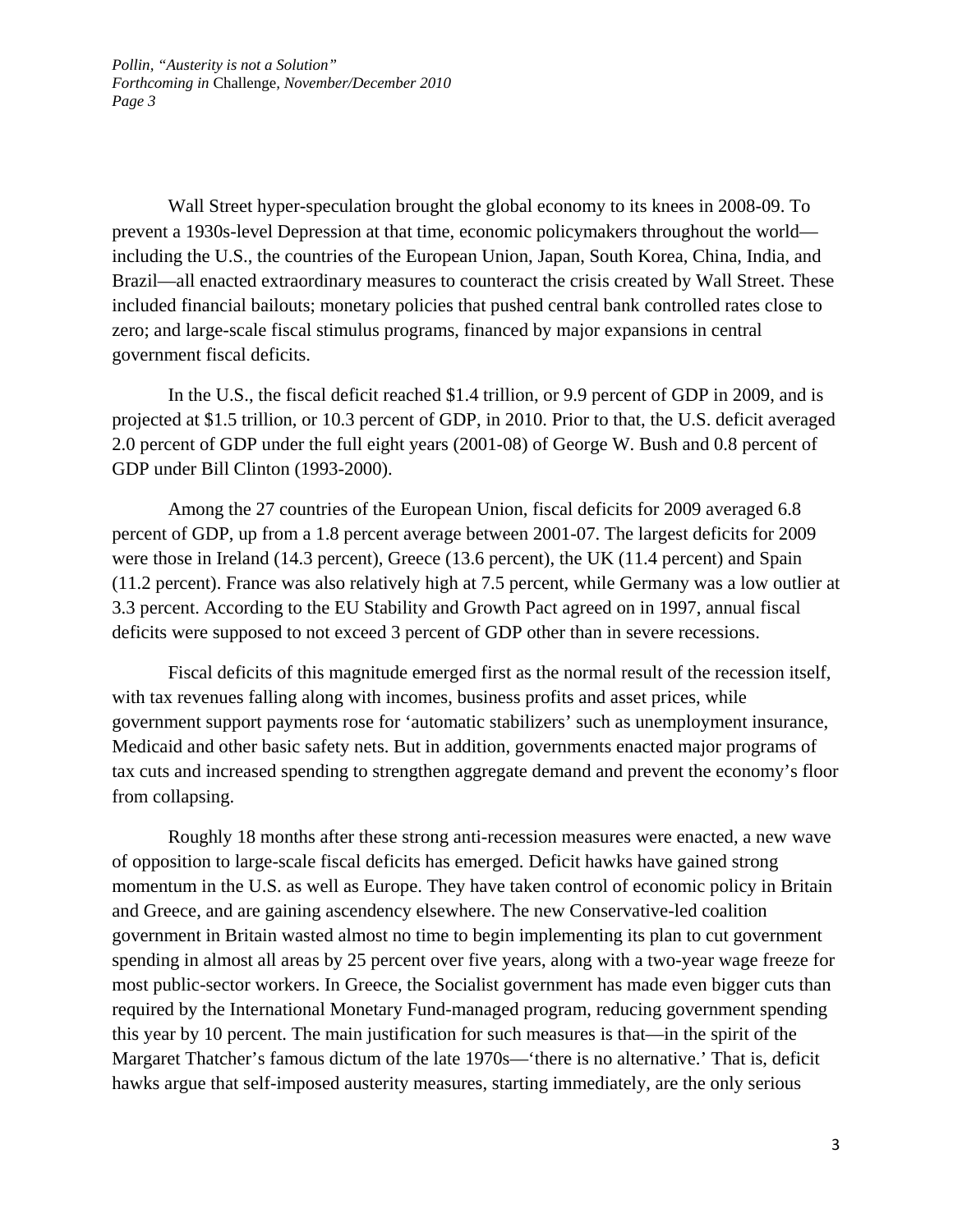policy choice now available. Perhaps big deficit-financed fiscal expansions made sense 18 months ago, but no longer.

 The dramatic policy reversal in Europe was of course triggered by the sovereign debt crisis that first broke last spring with the governments of Greece, but then soon thereafter, Spain, Portugal and Ireland required a 750 billion Euro rescue package from the EU governments and IMF to avoid defaulting on their debts to private banks. Germany, in particular, agreed only grudgingly to the rescue package, and only in exchange for strong measures—tax increases but mostly cuts in social spending—to close the fiscal deficits of the governments in crisis.

 In the U.S., commentators frequently explain why 'we are not Greece.' At the same time, state and local governments throughout the country are imposing major cuts on health, education and social services because of the severe drop in their tax revenues and the unwillingness of the federal government to expand revenue-sharing to make up the difference. Thus, the state of Washington is increasing premiums by up to 70 percent for its health plan serving low-income people, and California is cutting health-care subsidies for nearly 1 million children. The public school system in Hawaii has moved to a four-day week to save money. About 250,000 state and local government workers have been laid off since August 2008, while furloughs and cuts in wages and benefits have also been widespread. This is while state and local governments are still receiving revenue-sharing support from the federal government. The situation could rapidly deteriorate further if the federal government adopts an austerity budget, including minimal further revenue sharing for states and municipalities. Meanwhile, last February, President Obama established a bipartisan "National Commission on Fiscal Responsibility and Reform," that will present its findings and recommendations by the end of the year. But the Commission's co-chairs have already stated that the current budget trend is "a cancer that will destroy the country from within" unless it is checked by strong corrective measures (*Washington Post, 7/12/10)*.

 We are clearly in the midst of a high-stakes debate about fiscal deficits and macroeconomic policy. In reviewing the arguments developed by various leading deficit hawks, what also becomes clear is that they are not advancing one main argument or even a unified set of positions, but rather four distinct claims. We can characterize these four arguments as follows:

- 1. *The traditional view.* Large fiscal deficits will cause high interest rates, large government debts, and inflation.
- 2. *Declining business confidence is the real danger.* Even if the current deficits have not caused high interest rates and inflation, they are eroding business confidence. When business confidence is low, the economy is highly vulnerable to small changes in conditions, what some economists call "non-linearities."
- 3. *Fiscal stimulus policies never work*. New Classical economists, Robert Barro most notably, have long argued that the multiplier for fiscal stimulus policies is zero or thereabouts.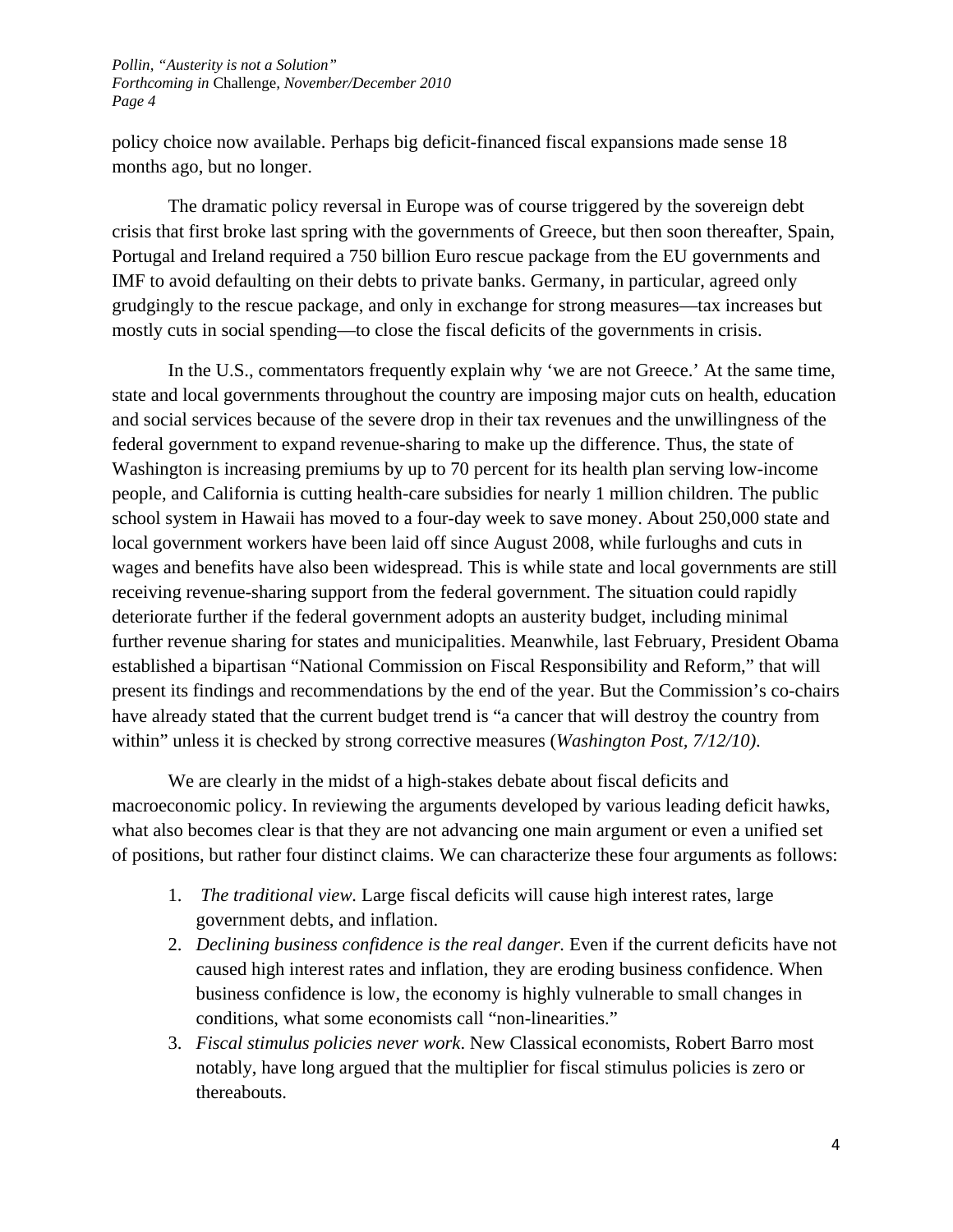> 4. *A long-term fiscal train-wreck is coming*. Regardless of short-term considerations, we are courting disaster in the long-run with structural deficits that the recession has only worsened.

Because the distinctiveness of these four positions has not been clearly recognized, the current debates over fiscal policy have been more muddled than necessary. Moreover, because these arguments are not closely interconnected, three of them could actually be wrong, but a viable case in behalf of deficit-hawk policies could still make sense on the basis of the one correct argument.

All of these deficit hawk positions warrant careful consideration, especially because we clearly have not hit upon a successful plan of recovery through alternative measures. At the same time, in what follows, I argue that none of these deficit hawk positions stand up to scrutiny. I also try to show that, through the process of critiquing the four deficit-hawk positions, we can also bring greater clarity to developing a recovery program that can work. In the short-run, this will entail fiscal deficits that can, in particular, accomplish three things: 1) Stabilize state and local government budgets, including spending on social safety net programs such as Medicaid and food stamps; 2) Maintain sufficient funds for unemployment insurance; and 3) Continue support for long-term investments in traditional infrastructure and clean energy. Large-scale investments in retrofitting public buildings, in particular, will pay for themselves in energy savings within 3-4 years. But crucially, these expansionary fiscal policies need to operate in combination with credit-market measures that are capable of 'pulling on a string'—i.e. creating strong enough incentives for both lenders and borrowers to unlock credit markets. Achieving long-run fiscal stability will not require austerity today, but rather long-term cuts in healthcare spending and the military, as well as new taxes on Wall Street.

The focus on this discussion is the U.S. economy. I do also touch briefly on conditions in Europe, and will consider the European situation more fully in a companion article for the next issue of *Challenge*.

#### **Interest Rates, Debt Burdens, Crowding Out, Inflation**

 Other than during World War II, current government deficit levels in the range of 10 percent of GDP for the U.S. and ranging as high as 11-14 percent for the UK, Spain and Greece, are historically unprecedented. Ronald Reagan's term of office is well-known as having itself generated unprecedented fiscal deficits. But the Reagan deficits peaked at 6.0 percent of GDP in 1983 and averaged 4.2 percent during his full eight-year term, 1981-90. There is validity to the characterization of this period by the Harvard University historian Niall Ferguson as "world war finance without the war," (*Financial Times*, 7/19/10). But these deficits emerged as a response to a recession of unprecedented severity since the 1930s. Beyond their magnitude alone, what might render these deficits dangerous? A large number of deficit hawks start with four points: 1)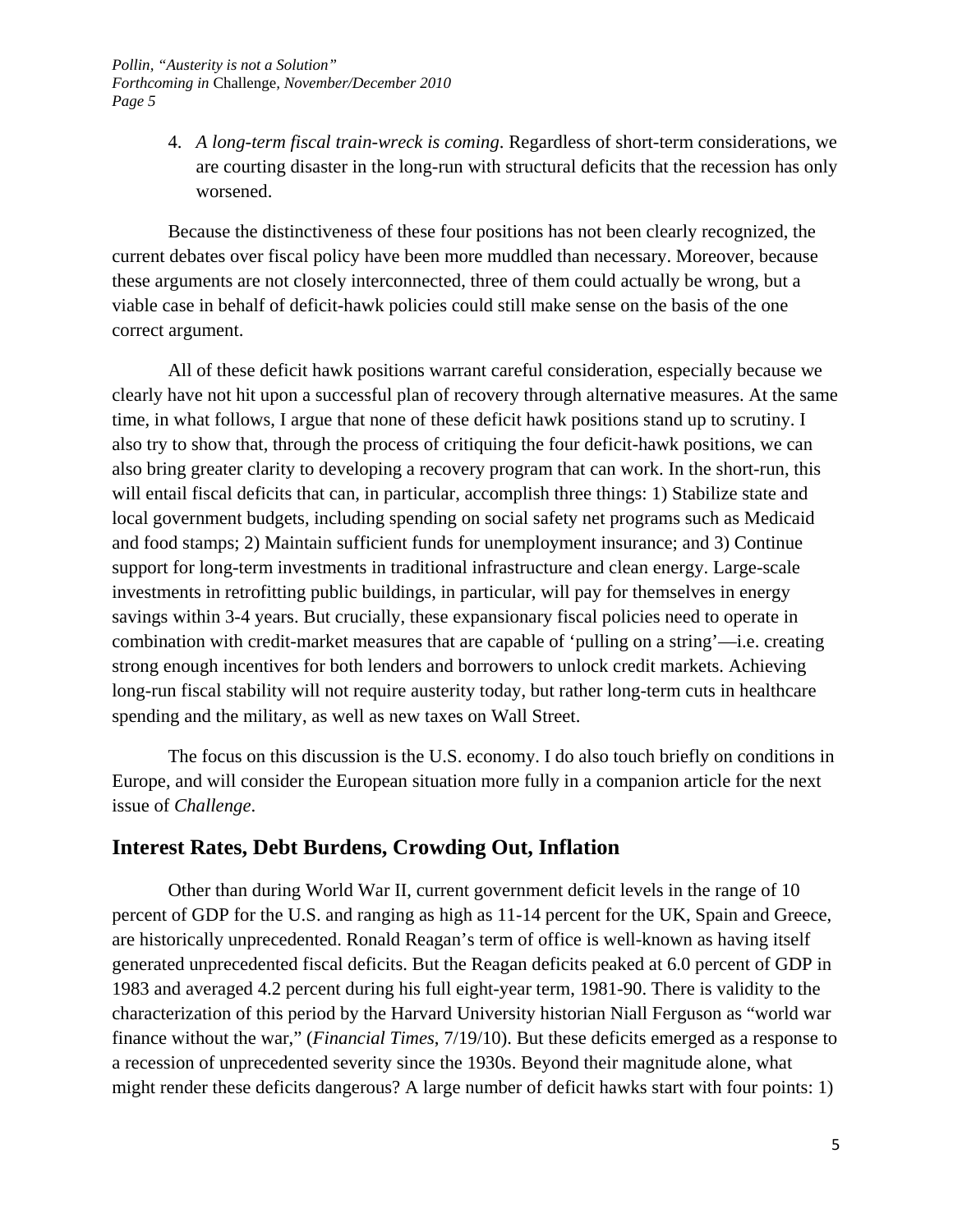By increasing demand for credit faster than supply, the large deficits drive up interest rates; 2) Large government deficits at high interest rates will generate large government debt burdens, as reflected in rising government debt/GDP ratios; 3) The high interest rates generated by excessive government borrowing will crowd out private sector investors from borrowing and investing; and 4) The government deficits will create significant inflationary pressures.

 These are all matters of serious concern. But how exactly we should act on our concerns should be guided by the facts of the situation. Two facts in particular are crucial as starting points: that the interest rates of U.S. government bonds, including long-term bonds, have ranged at historically low levels throughout the months since the Obama stimulus program was introduced (as of this writing, we are able to observe data from March 2009.3 through July 2010); and similarly, the inflation rate has been subdued throughout this full period.

We can see this in Table 1 below, which shows data on Treasury bond and inflation rates since the February 2009 stimulus bill was enacted. For comparison, the table also shows these same two data series for the 17 month periods after the economy began moving out of previous cyclical troughs. Of course, the level of fiscal stimulus coming out of the previous recessions was smaller than the most recent period. Other conditions varied substantially as well, including the presence of inflationary pressures driven by oil price shocks. But the comparative figures do still provide useful perspective on the most recent interest rate and inflation trends.

| Table 1.                                                                               |  |  |
|----------------------------------------------------------------------------------------|--|--|
| <b>Treasury Bond and Inflation Rates after February 2009 Stimulus Program and Five</b> |  |  |
| <b>Previous Cyclical Troughs</b>                                                       |  |  |

|                           | March 2009 -<br><b>July 2010</b> | Average of first 17<br>months after cyclical |
|---------------------------|----------------------------------|----------------------------------------------|
|                           | (means)                          | troughs, $1970 - 2003$                       |
|                           |                                  | (means)                                      |
| 5-year Treasury Bond Rate | 2.27                             | 7.55                                         |
|                           |                                  |                                              |
| <b>CPI</b> Inflation Rate | 1.59                             | 4.89                                         |

Sources: Economagic website; NBER

Note: NBER cyclical trough months are 1970.11, 1975.3, 1980.7, 1991.3, and 2001.11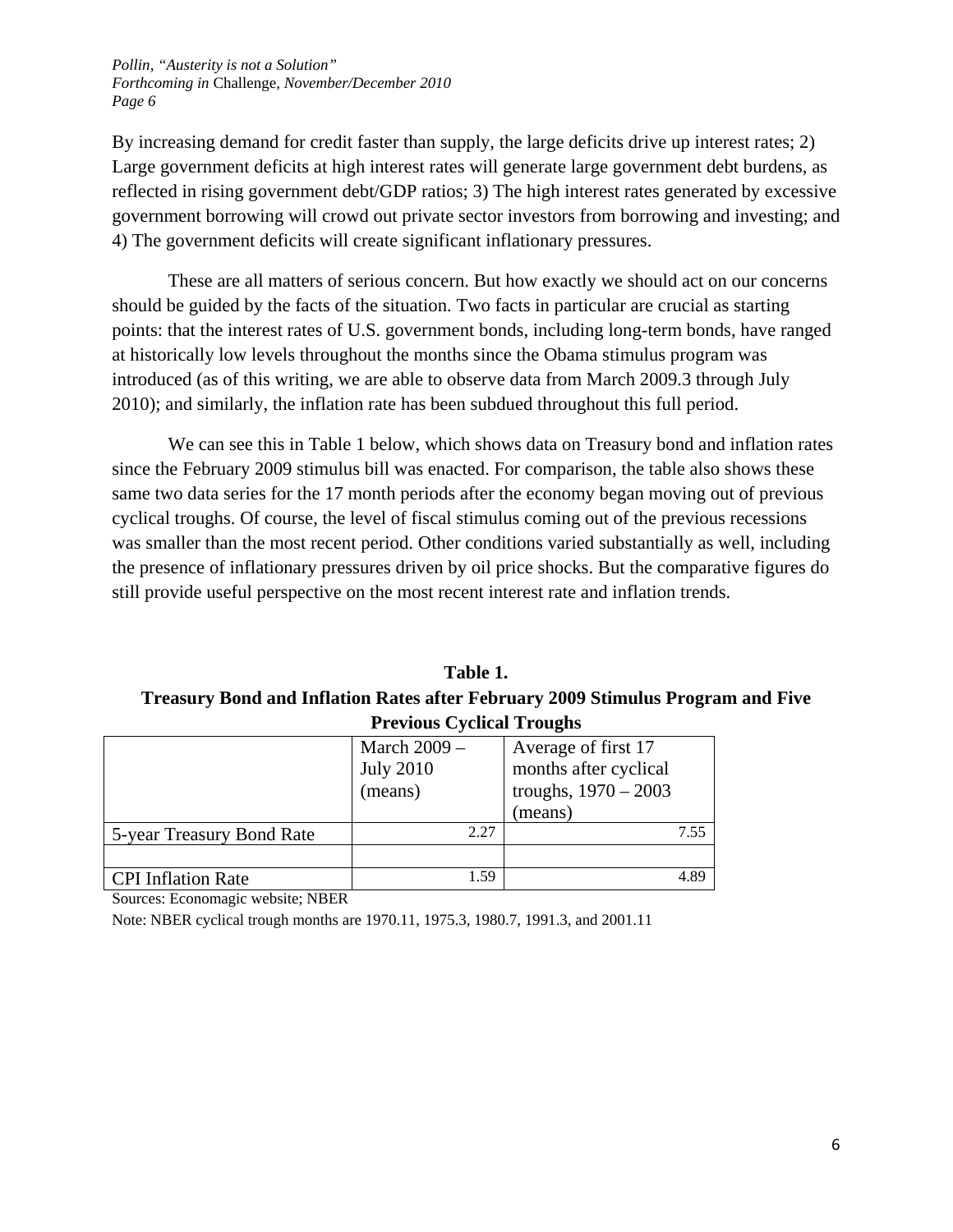As we see, the 5-year Treasury bond rate, as a representative long-term Treasury rate, averaged 2.27 percent between March 2009 and July 2010. There was also little variation around this average rate (standard deviation of 0.27). For the previous five cycles, the average rate was much higher at 7.55 percent and much less stable. The average monthly inflation rate was similarly very low at 1.59 percent between March 2009 and July 2010, as opposed to 4.89 percent during the previous five cycles.

Why have interest rates on government bonds and inflation remained low despite the large deficits? The low interest rates reflect that financial market investors globally have been highly risk averse since the financial collapse, in a dramatic reversal of their mindset during the bubble years. Investors are now clearly voting strongly in support of U.S. government bonds as the single safest store of their wealth. The European fiscal crisis that began in the spring of 2010 and led to a plunge in the Euro relative to the dollar, provided yet another reminder that, however bad conditions are in the U.S., they can easily become worse someplace else. As for lack of inflationary pressure, this is a direct result of the high rate of unemployment and low rate of capacity utilization, which imply little upward pressure on wages and prices. As the Harvard economist Martin Feldstein, one of the most prominent deficit hawks, acknowledges "sustained budget deficits…do not cause inflation unless they lead to excess demand for goods and labor," (Project Syndicate column 6/23/10). The other factor that could create inflationary pressures is an oil price shock. But this hasn't happened and, during what is at best a weak recovery, is not about to happen.

 The reality of low interest rates, in particular, also greatly alleviates concerns about worsening long-term debt burdens. Consider that when the Reagan-era deficits peaked in 1983, the government paid, on average, 10.8 percent on 5-year Treasuries. If the U.S. Treasury had to pay 10.8 percent today on the \$1.4 trillion it borrowed in 2009, annual interest payments on this debt would be \$151 billion, as opposed to the \$32 billion the Treasury pays with a 2.27 percent interest rate. Considering also the 7.75 average rate on 5-year Treasuries for the previous five cycles as our comparison point, annual interest payments on \$1.4 trillion in federal borrowing would be \$106 billion, still three times more than the payments generated by the 2.27 rate on 5 year bonds that prevailed between March 2009 and July 2010. The sustained low interest rates over the period since the stimulus program have thus dramatically reduced the federal government's debt servicing burden.

#### **Declining Business Confidence is the Real Danger**

Despite the recent favorable interest rate and inflation trends, one variant of the deficit hawk position argues that, nonetheless, conditions can deteriorate rapidly as long as the federal government continues running historically large deficits. Under such conditions, as opposed to more ordinary circumstances, risk perceptions among business owners and financial market investors are highly vulnerable to what might otherwise appear as relatively modest changes in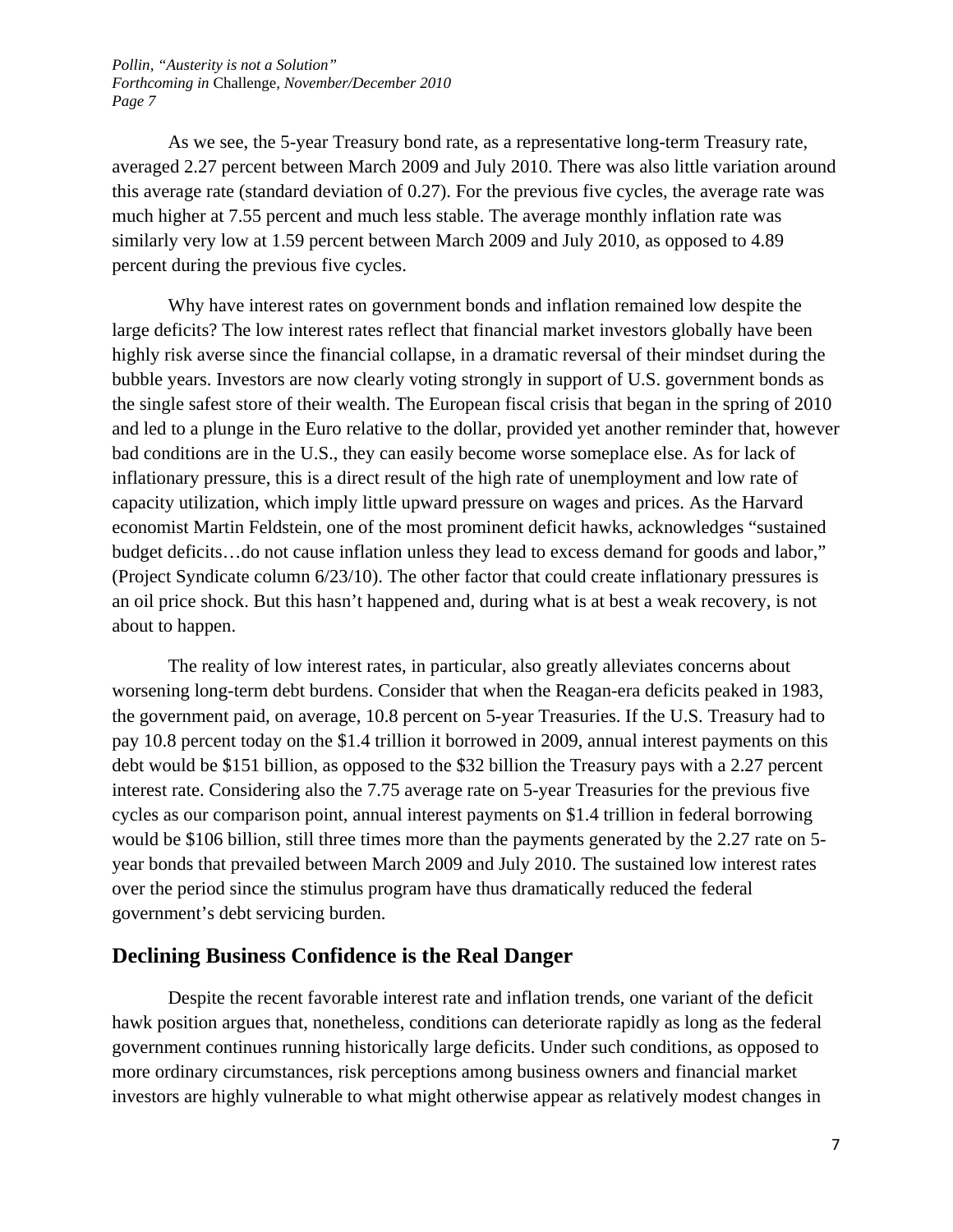current market conditions. For example, a single significant credit-rating downgrade in the state or municipal bond market could produce sharper run-ups in interest rates or inflation than would otherwise occur because business confidence is fragile. These are what some economists refer to as the "non-linearities" in the economy that emerge under fragile conditions. Kenneth Rogoff of Harvard explains this factor as follows:

The fact that markets seem nowhere near forcing adjustment on most advanced economies can hardly be construed as proof that rising debts are riskless. Indeed, the evidence generally suggests that the response of interest rates to debt is highly non-linear. Thus, an apparently benign market environment can darken quite suddenly as a country approaches its debt ceiling. Even the US is likely to face a relatively sudden fiscal adjustment at some point if it does not put its fiscal house in order (*Financial Times* 7/20/10).

Jean-Claude Trichet, President of the European Central Bank is still more emphatic on this point:

"Given the magnitude of the annual budget deficits and the ballooning of outstanding public debt, the standard linear economic models used to project the impact of fiscal restraint or fiscal stimuli may no longer be reliable. In extraordinary times, the economy may be close to non-linear phenomena such as a rapid deterioration of confidence among broad constituencies of households, enterprises, savers, and investors. My understanding is that an overwhelming majority of industrial countries are now in those uncharted waters, where confidence is potentially at stake. Consolidation is a must in such circumstances (*Financial Times* 7/22/10).

A recent paper by Harvard University economists Alberto Alesina and Silvia Ardagna (2009) offers support to these arguments. They present evidence for OECD countries between 1970 – 2007 showing, among other things, a large number of instances where large-scale deficit reductions are associated with subsequent economic expansions. They hypothesize that the causal factor here is that such fiscal consolidations can indeed succeed in raising confidence among business owners and households, and that such measures will stabilize the economy moving forward. Working from these findings and hypotheses, several popular commentators have concluded that an austerity agenda today will promote a healthy recovery from the recession.

#### *A Fuller Picture on Business Confidence*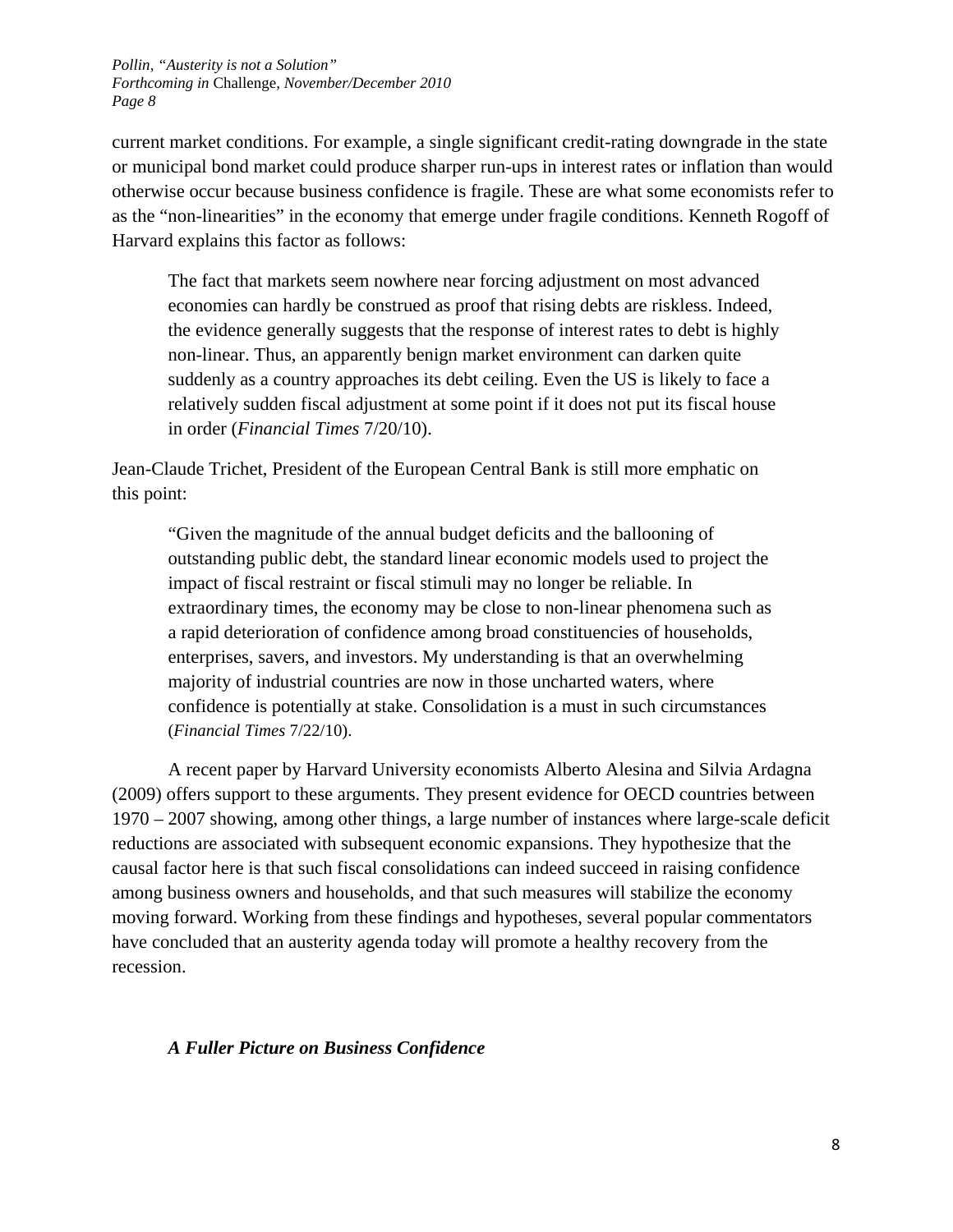It is certainly correct that businesses will not undertake new investments to the necessary extent if they lack confidence in the economy's future. It is also true that financial market players will not purchase government bonds—or at least will demand exorbitant interest rates—if they perceive, correctly or not, that a government default is a real possibility. However, this particular deficit hawk argument hinges on a crucial unsupported assumption: that the most powerful, and perhaps even the only way to restore business confidence is through closing large-scale fiscal deficits.

But certainly the factors influencing business confidence—both in financial markets and in the non-financial economy—are more complex, as is evident from the history of the U.S. economy over the past 15 years. That history includes the run up and collapse of the biggest stock market bubble in U.S. history, which was then followed in short order by the run up and collapse of the biggest real estate bubble in U.S. history. One lesson that should emerge from these experiences is that a range of factors influence business confidence, including, crucially, what Alan Greenspan himself termed "irrational exuberance." Irrational exuberance during the recent stock market and real estate bubbles drove activity on financial markets, and, through that channel, also exerted strong influence among non-financial businesses in deciding how much to borrow, invest, and expand their operations.

Of course, other factors besides bubble psychology also influence business confidence and investment decisions. In fact, decades of research show that the single most influential factor in promoting capital expenditures by businesses is a healthy present and future market for the products that businesses aim to produce and sell. That is precisely why accelerator models—with the rate of new business investment being a function of changes in overall sales or economywide spending—have consistently performed robustly in econometric studies of private business investment patterns. Because businesses respond positively to sales opportunities in their target markets, it follows that, to the extent that increased government spending—however it is financed—helps deliver sales to businesses, that in turn will promote business confidence.

It also follows that when reductions in government spending produce austerity, this will also contribute to diminishing business confidence, no matter how large is the fiscal deficit at that time. It is therefore not surprising that a survey last August by the Bank of England reported that business confidence had fallen, with companies ascribing their increased nervousness to the government spending cutbacks. The Bank survey found that "many businesses linked the decline in confidence to the planned cuts in public spending, which were expected to lead to weaker demand, both directly in those sectors with significant public sector exposure, and indirectly by reducing public sector employment and hence household income," (*Financial Times*, 8/18/10).

These broader considerations on business confidence also provides crucial context for assessing the actual dangers that can result from rapid negative shifts in business confidence i.e. the "non-linearities." The deficit hawks are correct that we must maintain vigilance regarding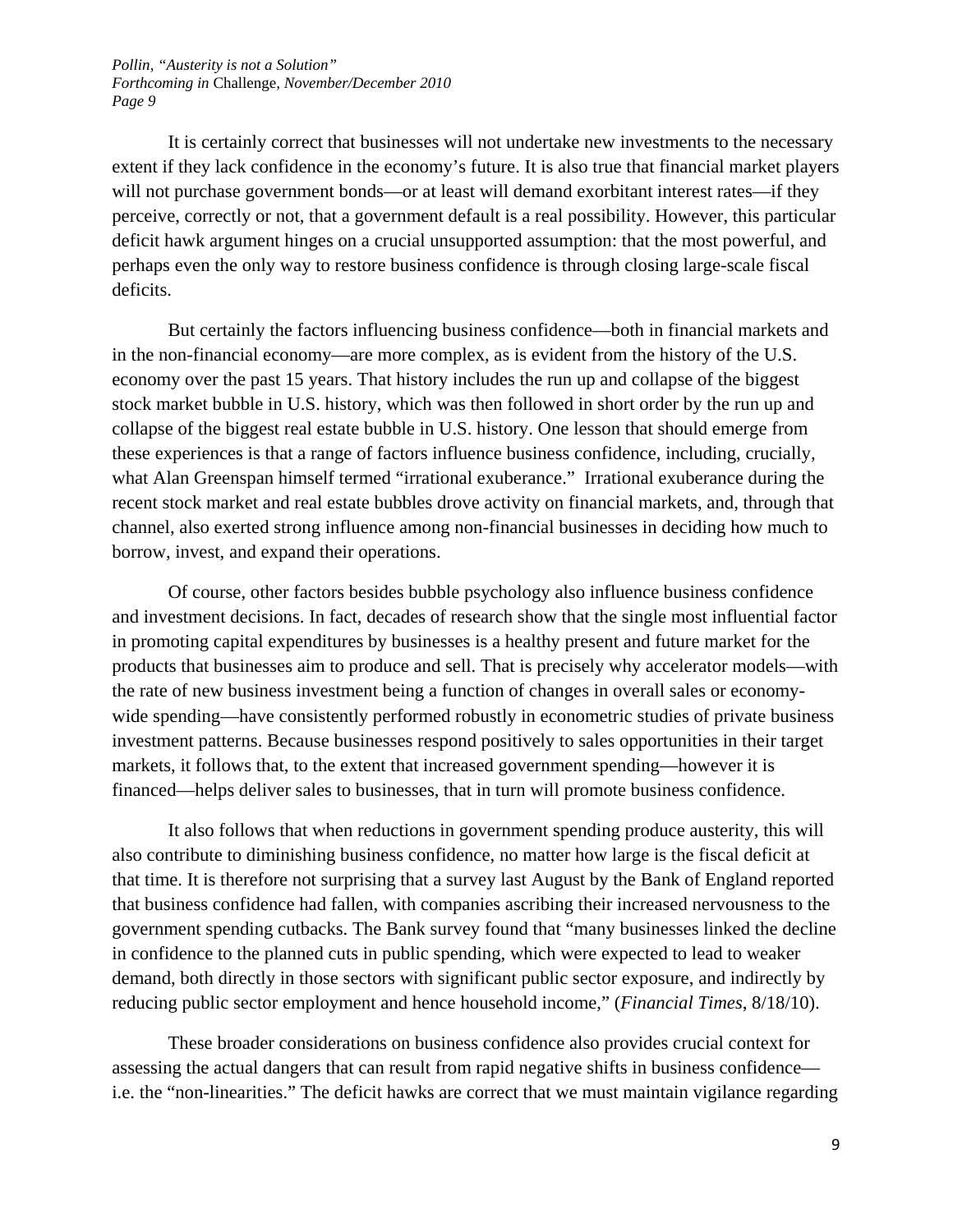rapid negative shifts in business perceptions, including the perceptions of financial market traders and investors. These can indeed turn on a dime, especially when the markets are weakly regulated and the costs are low for traders who frequently change their mind.

But again, we must recognize here all the factors that can generate rapid negative shifts in business perceptions. Thus, a double-dip recession and/or long-term austerity conditions could engender political instability that in turn leads to various unpredictable government actions. Deflation is also a very high risk event associated with a double-dip recession and austerity. The rise in the value of the dollar that deflation would produce will increase debt burdens for households and businesses, a high proportion of which are already heavily overindebted. Deflation will thus bring more debt defaults, bankruptcies, and home foreclosures, which in turn will bring new rounds of financial market instability. This is a 'real balance effect' in reverse, an outcome that Ben Bernanke, and even Alan Greenspan before him, have repeatedly cited as a major danger to avoid.

In light of these considerations, it is instructive to return briefly to the recent findings by Alesina and Ardagna which, for many commentators, appear to show that austerity policies can promote an economic recovery. A recent careful analysis of these results by Arjun Jayadev of the University of Massachusetts and Mike Konczal (2010) of the Roosevelt Institute finds that, in fact, in virtually all of the cases cited by Alesina and Ardagna, the fiscal consolidations that were associated with accelerating economic growth occurred in periods when the economy was already growing. Jayadev and Konczal show that there are no cases in the Alesina and Ardagna data set in which a country facing conditions similar to the U.S. today (sharp recession, high unemployment, low interest rates) has succeeded in promoting recovery through austerity policies.

#### **The Obama Stimulus Failed and Had to Fail**

Here we come to what is probably the deficit hawks' single most influential argument, even if the case is made largely through casual observation. But the casual observation is straightforward and powerful: when the stimulus bill was passed in February 2009, the Obama administration predicted that unemployment would be at 7.5 percent by mid-2010. Yet as of this past August, unemployment is at 9.6 percent and there are few signs that we are likely to see significant improvements soon. Thus, the stimulus program appears to have failed to accomplish what the administration had predicted.

 Some deficit hawks of this variety push the argument further, into the realm of theory, in particular the new New Classical perspective on deficit spending, as advanced most notably by Robert Barro of Harvard. Within this theoretical framework, the Obama stimulus program, and similar initiatives in Europe and throughout the world, have not succeeded because they are not capable of succeeding. This is due to what Barro terms "Ricardian equivalence," the argument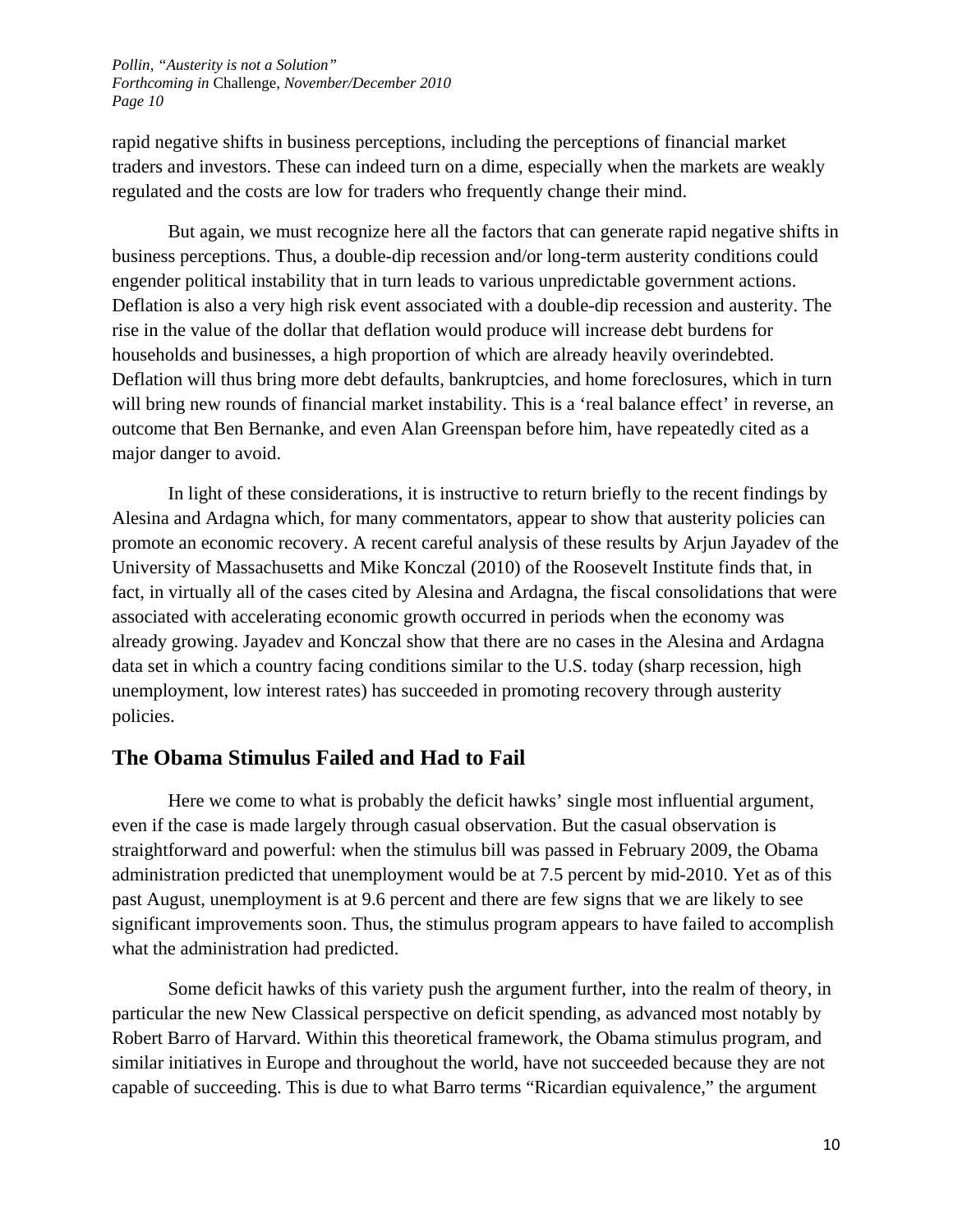that households and businesses view the government deficits as creating increased future tax liabilities for themselves. As such, they anticipate these future tax burdens in their present behavior, by reducing their present levels of spending, more or less by the amount that their future tax burden will rise. The rise in deficit-financed government spending will therefore be matched by an equivalent reduction in private-sector spending—that is, the multiplier effects of a government debt-financed stimulus program will be zero. Barro argues that it is much more plausible to assume that the multiplier is zero as opposed to some significant positive number. In the zero multiplier case, as Barro writes, "the real GDP is given, and a rise in government purchases requires an equal fall in the total of other parts of GDP—consumption, investment and net exports," (2009, p. 2).

 Barro's notion of Ricardian equivalence has always rested on an implausible set of behavioral assumptions, including that businesses and households operate with perfect foresight within the context of perfectly functioning financial markets. This is how they are able to accurately calculate their future tax burdens associated with current fiscal deficits. His model also assumes that the households and businesses will always choose to save more money now to cover these future tax burdens rather than, at least in some substantial number of cases, spend more now and worry about the future later.

But theories aside, Barro also produced evidence supporting his theoretical conclusion that government spending multipliers would be zero, though only under peacetime conditions. Significantly, as he acknowledges, his own research finds that multipliers could be much larger during wartime, as high as 0.8, because, as he proposed, the temporary nature of much of military spending means that consumer demand would not fall significantly in this situation. Barro also adds that, during wars, conscription creates a forced increase in labor supply, which in turn expands output.

But Barro's conclusion of a zero multiplier in even peacetime has long represented an extreme position among a wide range of estimates in the literature. For example, a 2002 survey paper by Hemming, Kell and Mahfouz of the IMF reported estimates for the case of the U.S. that range between zero and 2.0. Their primary explanation as to why the multiplier estimates range widely is that the impact of the government's deficit spending will vary, depending on conditions in the economy when the spending injection occurs. Of course, this conclusion is fully consistent with that reached by Barro himself through his acknowledging that multipliers will vary widely under war- and peacetime conditions. Hemming et al. argue that the conditions under which a government stimulus will generate a relatively large multiplier will include the following: significant excess capacity; liquidity-constrained households; government spending is not substituting for private spending; the government is not facing financing constraints; and there is an accompanying monetary expansion with limited inflationary consequences.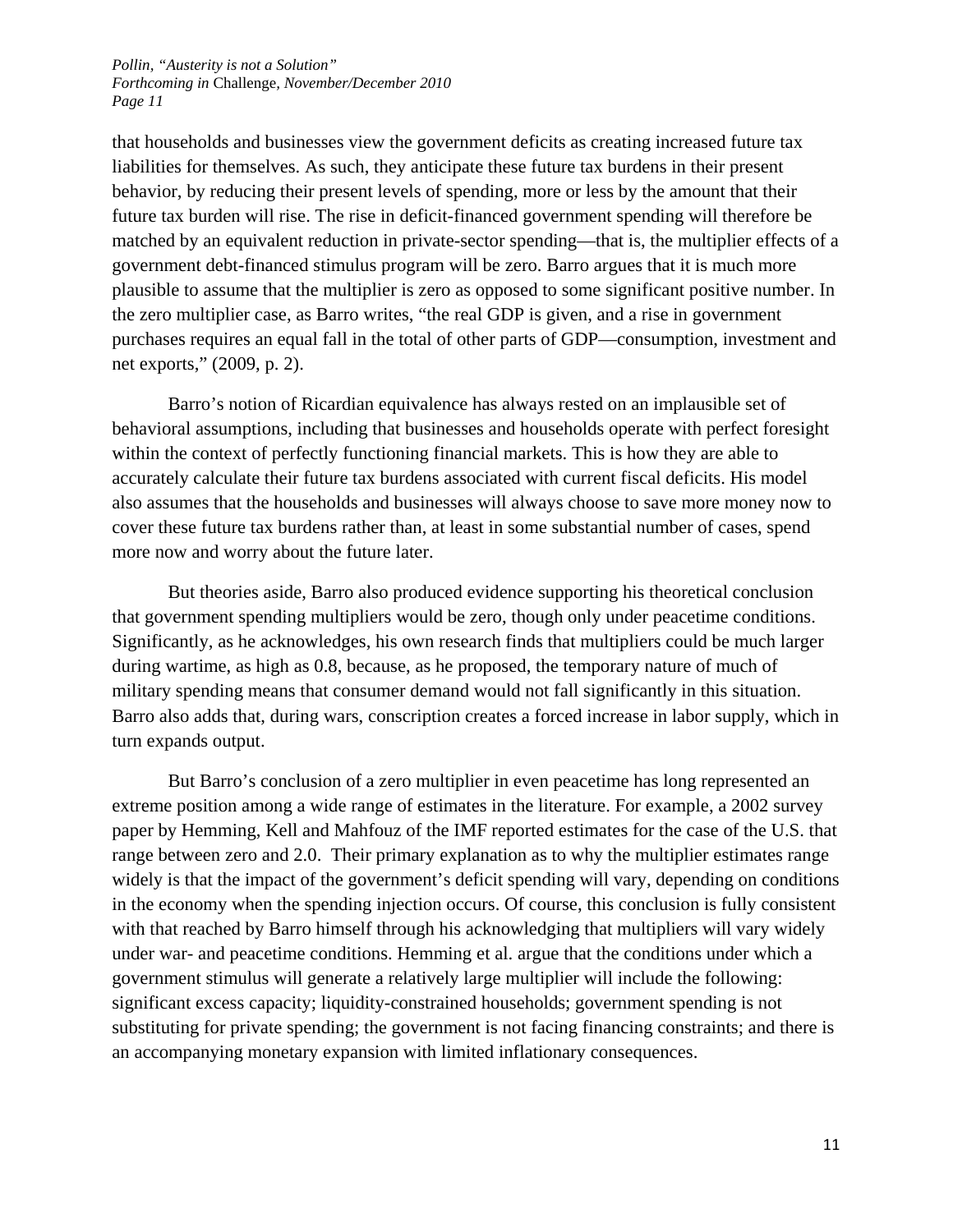#### *What about the U.S. Multiplier since 2009?*

Conditions in the U.S. economy when the stimulus program was enacted in February 2009 appear to have corresponded well with the conditions that Hemming et al. identify as being conducive to a large multiplier. With unemployment at 8.2 percent and industrial capacity utilization at 70.2 percent as of February 2009, the economy was clearly operating with considerable excess capacity. Households were also clearly liquidity constrained, due to stagnant or falling incomes, high unemployment and heavy debt obligations. The financial crisis brought a sharp increase in risk aversion by private investors and corresponding drop in private investment, so the rise in government spending would not be substituting for private spending. Extremely low Treasury bond rates and a relatively low debt-servicing burden meant that the federal government did not face major financing constraints. Monetary policy also appeared to be highly expansionary, with the federal funds rate close to zero, while inflation was also negligible—though we will examine this issue further below.

 But given at least the appearance of favorable conditions for a strong federal spending multiplier, why then, 18 months after the stimulus bill was enacted, is unemployment still stuck at nearly 10 percent?

 One factor is that 24 percent of the overall \$787 billion measure was in the form of tax cuts for businesses and households. These were not particularly effective at inducing increased spending, because households also had to repay debts and businesses, in a risk-averse mode, were reluctant to spend for new investment projects. These circumstances would imply that a substantially larger proportion of the overall stimulus should have financed direct government spending initiatives, where a dollar targeted to be spent is most likely to get spent. About 22 percent of the overall stimulus was channeled directly to state and local governments for revenue sharing, to prevent layoffs in the areas of education, health care, and public safety that would have occurred otherwise due to their tax revenue shortfalls. This component of the stimulus was quite successful in achieving exactly its aim of preventing layoffs. Alan Blinder and Mark Zandi (2010) estimate the state and local government spending multiplier as having been 1.41, five times larger than that for corporate tax cuts.

 The spending in the stimulus targeted for infrastructure and clean-energy investments also has succeeded in generating jobs basically as was anticipated. In the interests of full disclosure here, I have consulted with the Department of Energy on implementing the Obama administration's green investment agenda since it was initiated through the stimulus program. My co-authors and I have found in our research a remarkably tight fit between the number of jobs directly created through green investment spending, as reported by individual projects operating throughout the country, and the number of jobs we had predicted would be created. We have also estimated that the multiplier for these projects to be about 1.4, i.e. roughly the same as with state and local government spending. The problem with the infrastructure and green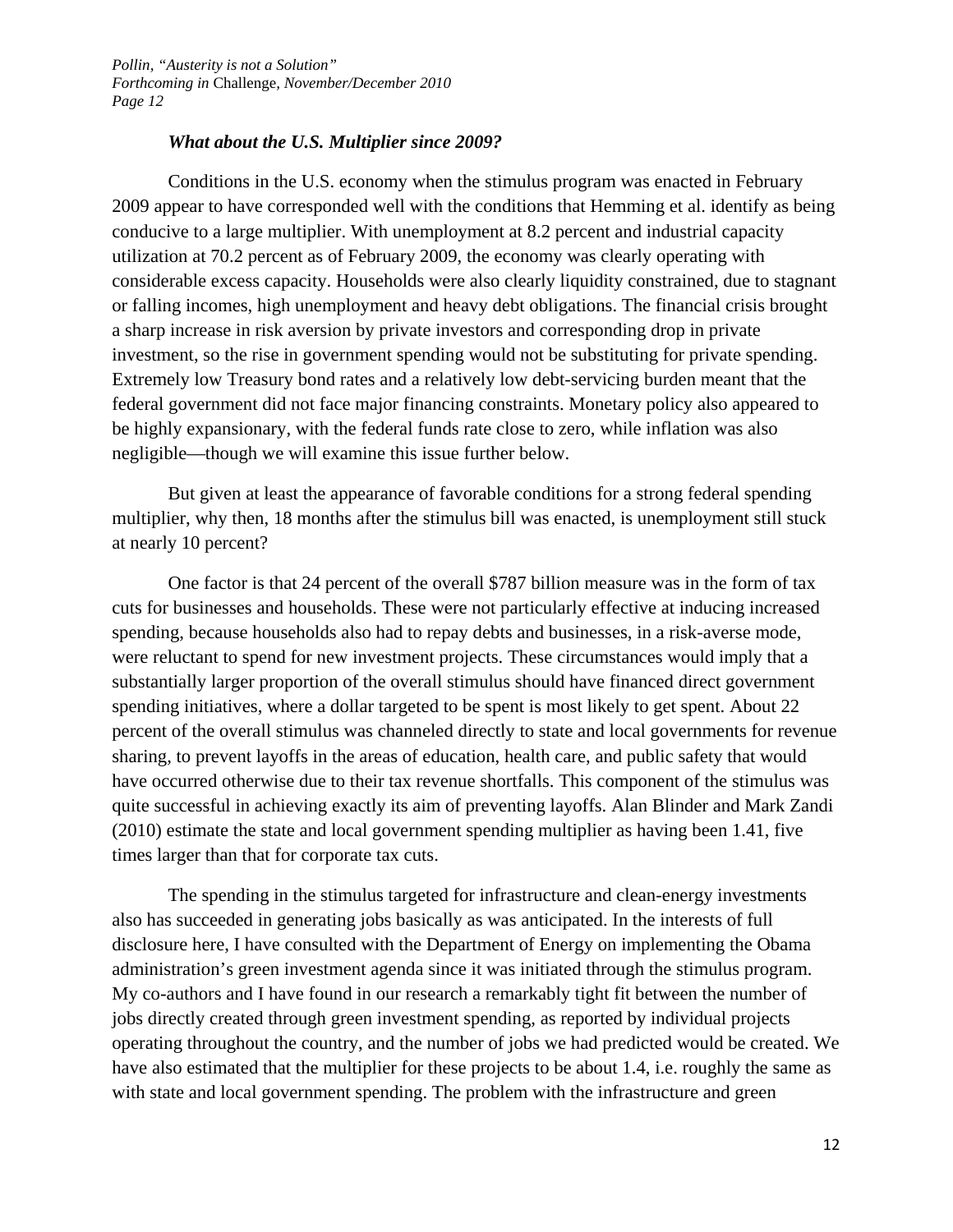investment components of the stimulus has been the slow pace in getting the projects up to operational speed. These delays have certainly played a role in diminishing the rate of job creation through the overall stimulus program.

 But there were also two larger factors, indeed major headwinds, weakening the multiplier effects of the stimulus program. The first was the evaporation of \$13 trillion in household wealth over between 2007-09, due to the collapse of the housing market bubble and the subsequent financial crisis. This loss of household wealth in turn led to a decline in household spending through the wealth effect. The literature generally finds that households will reduce their spending by between 3 and 5 cents for every dollar of wealth that they lose, i.e. a wealth effect of between 3 – 5 percent in total spending relative to the change in household wealth. This does assume, as is likely under the recent circumstances, the households see this loss of wealth as a long-term change in their financial situation. Thus, even taking the lower-end 3 percent estimate as the size of the wealth effect, the loss of \$13 trillion in household wealth would imply a roughly \$360 billion reduction in household spending. This figure is nearly half of the total stimulus package of \$787 billion.

 But an even greater drag on the spending multiplier has been the dramatic contraction in borrowing and lending resulting from the financial collapse. For the full year 2009, overall business borrowing has fallen by about \$1.5 trillion relative to 2007, a figure equal to about 85 percent of all business investment in equipment and buildings for 2009. The largest proportional cutbacks in business borrowing have come from smaller businesses.

Moreover, the private banks were carrying an astronomical \$1.1 trillion in cash reserves on their balance sheets as of the first quarter of 2010. By contrast, in 2007, banks were holding only \$21 billion in cash reserves. Of course, the banks need to maintain a reasonable supply of cash reserves as a cushion against future economic downturns. One of the main causes of the 2008-09 crisis and other recent financial crises was that banks' cash reserves were far too low. But increasing reserves from \$21 billion to \$1.1 trillion is a new form of Wall Street excess.

These figures on borrowing and lending reflect the extremely high level of risk aversion by both borrowers and lenders with respect to new productive investments, as opposed to pure financial engineering. Moreover, the interest rates being charged to private businesses are actually relatively high, despite the fact that the Fed-controlled federal funds rate has been close to zero since November 2008. Thus, the BAA corporate bond rate as of July 2010 was 6.0 percent and had been higher still earlier in the year. This spread last July of 5.8 percentage points between the federal funds rate and BAA rates is basically equal to the peak levels reached over the past 30 years.

These high business borrowing rates, and the ongoing credit market lockup more generally, bring us to a crucial point in understanding the failure of the Obama stimulus program to bring down unemployment. The Fed has held the federal funds rate at nearly zero since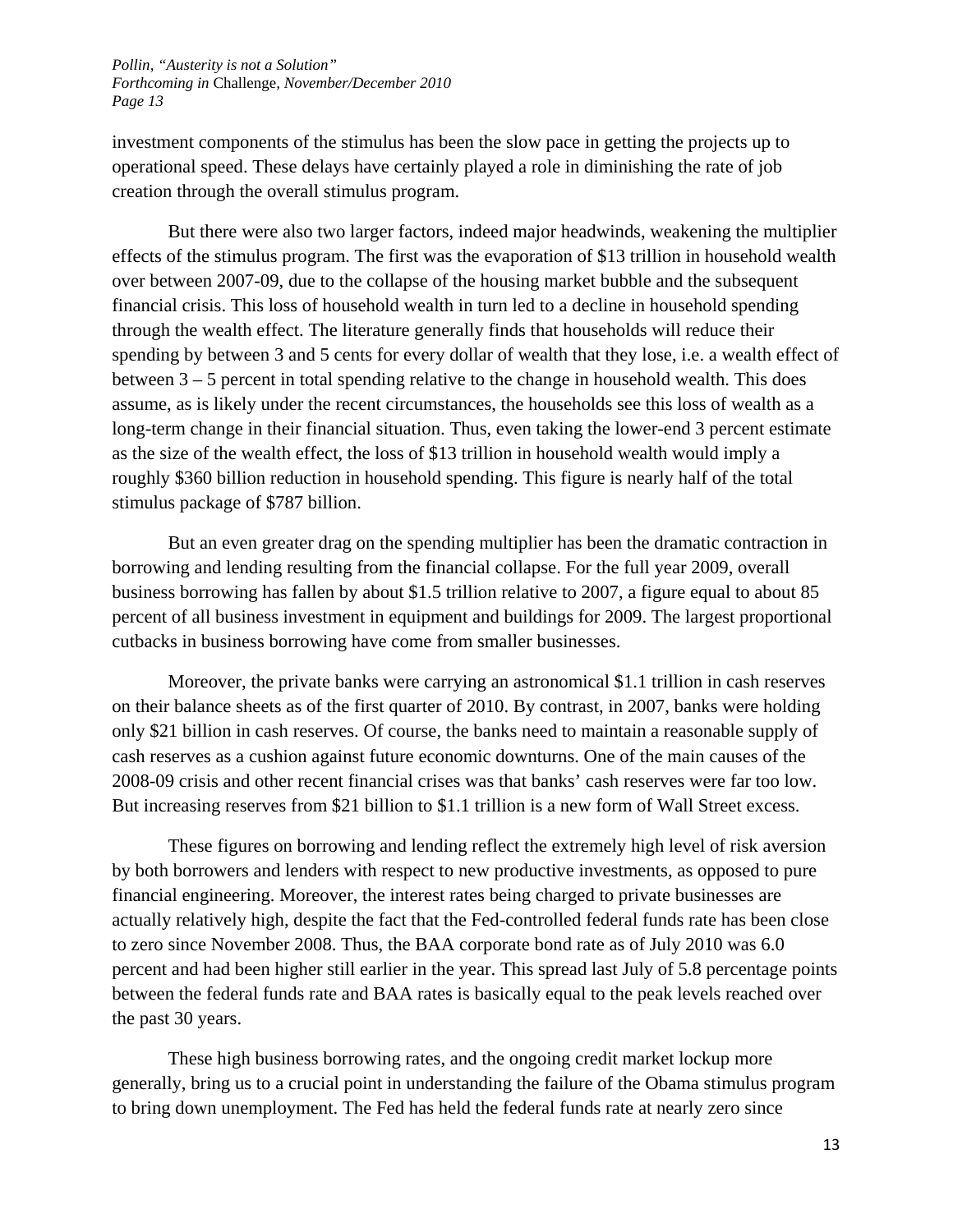December 2008. Monetary policy has certainly been expansionary by that standard, in concert with the fiscal stimulus. However, conducting an effective expansionary monetary policy must entail more than simply keeping the federal funds rate close to zero. The real aim of expansionary monetary policy must be to produce conditions in credit markets that will encourage household spending and business investments which in turn, can generate millions of decent jobs. Indeed, the more apt term here should be "credit market policy" as opposed to "monetary policy." In any case, the situation since the fiscal stimulus program was enacted is that, despite the federal funds rate being held at close to zero for nearly two years, the ongoing tight credit conditions have stood as the most important barrier to the success of the fiscal stimulus.

#### *Learning to Pull on a String*

The current conditions in credit markets are hardly unique relative to previous recessions and the 1930s Depression itself. Indeed, they represent just the current variation on the classic problems with monetary policy in recessions of reaching a "liquidity trap" and trying to "push on a string." This is when banks would rather sit on cash hoards than risk making bad loans and businesses are not willing to accept the risk of new investments, no matter how cheaply they can obtain credit. These problems can appear as insurmountable as long as one defines the limits of monetary/credit market policies as the power of the Federal Reserve to move the federal funds rate up or down. Within that limited range of possibilities, it is obvious that the federal funds, currently still set at close to zero percent, cannot go down any further. However, the government does also have the power to introduce other tools as needed, as Chair Bernanke fully demonstrated over the course of the 2008-09 crisis. Among other actions during that period, Bernanke dramatically expanded the Fed's lending facilities to include mortgage brokers, money market funds and insurance companies. The Fed also began purchasing commercial paper directly in this period. For the present, the government needs to bring together an effective package of policies that will enable them to pull on the string, firmly and persistently.

 This will entail both carrots and sticks. The carrots would be measures to substantially reduce the level of risk being faced by both borrowers and lenders. This can be done through the government's existing loan guarantee program. In 2009, the total level of loans guaranteed by the Federal government was about \$340 billion. The two largest categories were subsidized mortgage and student loans. About \$50 billion went to business loans, through the Small Business Administration and the Export-Import Bank. In the current climate, the federal government should roughly double its overall loan guarantee program—that is, inject another \$300 billion in guaranteed loans into the credit market, and shift the focus of the new guarantee programs to business. Overall guarantees would therefore be about \$600 billion, a \$300 billion increase from 2009. For this initiative to be effective at reducing risk and encouraging new investment, the terms will have to be generous—very large guarantees, in the range of 90 percent; low or no fees on the loans; and low interest rates for borrowers.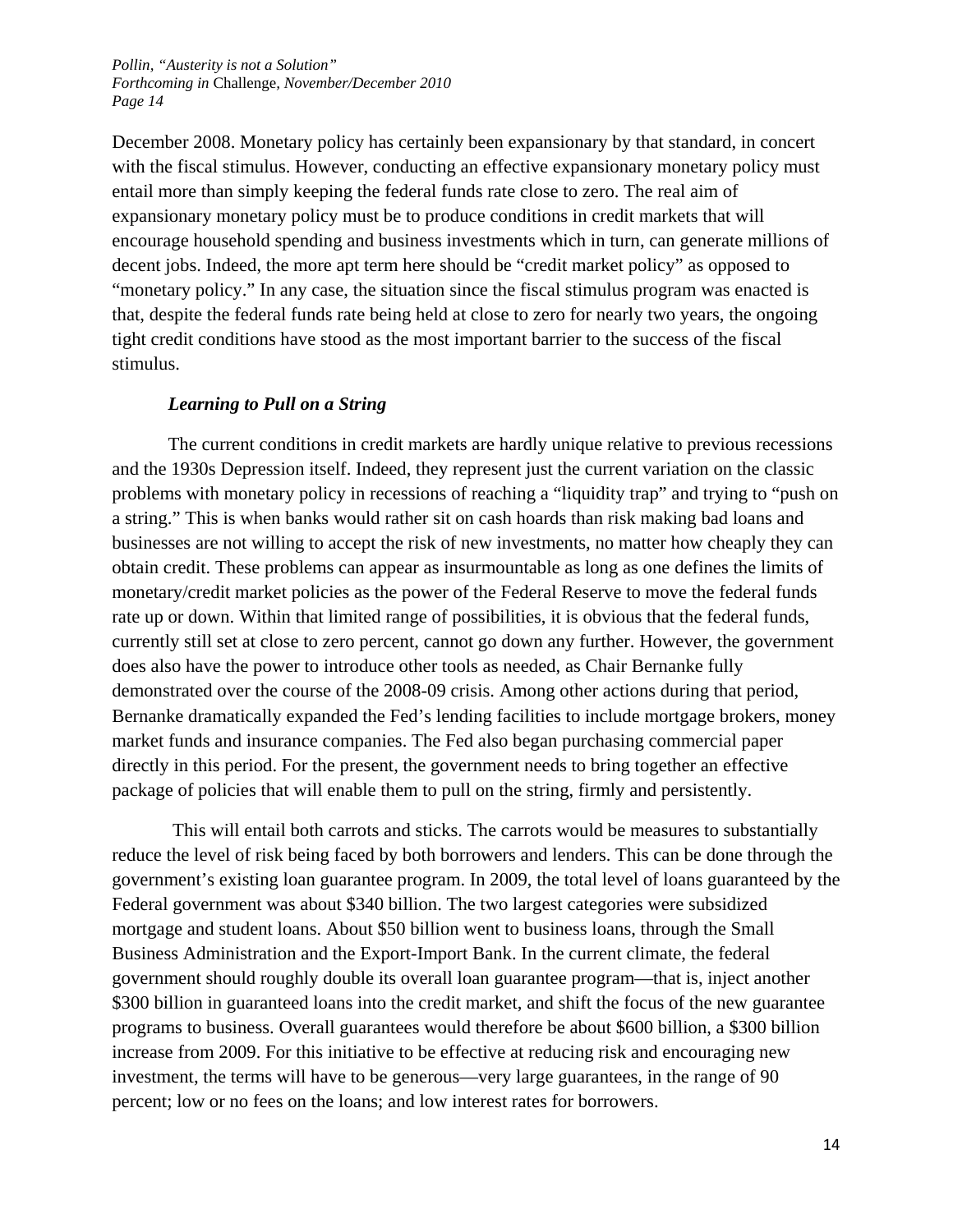The stick would be for the federal government to tax the excess reserves now held by banks. This should create a strong disincentive for banks to continue holding somewhere around \$1 trillion in excess reserves. Recently, variations on the idea of an excess reserve tax have been endorsed widely, both in the U.S. and abroad, by, among others, Gregory Mankiw, who was Chair of the Council of Economic Advisors under George W. Bush, and Charles Goodhart, a former member of the Bank of England's Monetary Policy committee. It is difficult to know in advance what the appropriate tax rate should be for this purpose—probably in the range of 1-2 percent. But the initiative should also allow Congress to operate with flexibility, to adjust the rate as needed for channeling excess reserves into job-generating investments. For starters, the Fed needs to stop paying interest on bank reserves. It is currently paying 0.25 percent on these accounts.

One crucial feature of this combination of policies is that its impact on the federal deficit would be negligible. Loan guarantees are contingent liabilities for the federal government. Expanding the existing level of guarantees would entail some modest increase in administrative costs. Beyond this, the government would incur costs only as a result of defaults on the guaranteed loans. If we assumed the default rate remained at roughly the 2007 level for the expanded program, this would add about \$9 billion, or 0.3 percent, to the federal budget. Even if, implausibly, the default rate on the new loans doubled relative to the 2007 levels, this would still increase the federal budget by only 0.6 percent. A significant share of this budgetary expense could be covered by the revenues generated by the excess reserve tax.

#### *Maintaining Fiscal Stimulus until the Recession is Over*

Considered on their own, even well-executed measures to pull on the credit string will not succeed if the federal government retreats from its current expansionary fiscal stance. Indeed, we would end up with the mirror image of our current situation: expansionary credit policies with contractionary fiscal policies instead of expansionary fiscal policies but tight credit conditions.

 Thus, until the recession is clearly behind us, it is crucial for the federal government to maintain a strong expansionary stance. This first entails protecting state and local governments from undergoing budget cuts that would be otherwise forced on them through declines in their tax revenues. For the 2011 fiscal year, this means approximately \$100 billion in additional federal revenue-sharing support for state and local governments beyond the \$40 billion already committed. The federal government must also continue to finance unemployment insurance, without the delays and political posturing that preceded the extensions last July. We cannot calculate how much this will cost until we know how successful other measures are at bringing down unemployment. But the government should be prepared for expenditures in the range of \$30 billion, comparable to the July extension.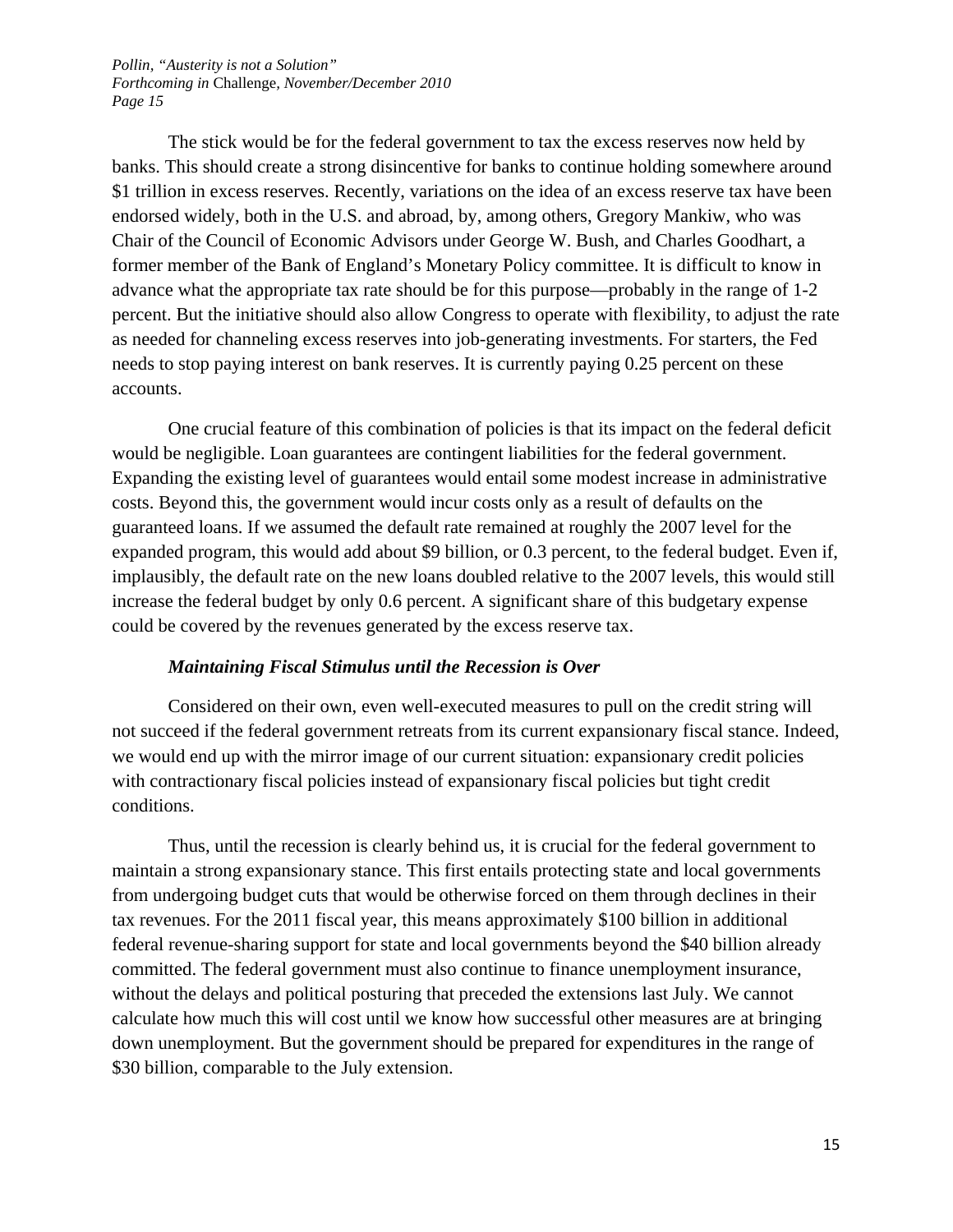The Obama stimulus program made a \$100 billion commitment over two years for investment in traditional transportation, water and energy-related infrastructure projects, and this level of spending needs to be maintained, through the recession and beyond. Assessments of the long-term infrastructure investment needs for the U.S. economy are in the range of \$70 - \$130 billion per year over the next 20 years. Federal clean-energy spending also needs to continue, at least in the \$50 billion per year range. In particular, the federal government should undertake a three-year \$150 billion program to retrofit public buildings throughout the country. This will generate 800,000 new jobs per year. The investments will pay for themselves in 3-4 years through gains in energy efficiency. President Obama's proposal this past Labor Day to invest \$50 billion in new transportation and infrastructure is certainly in the spirit of these proposals, though the amount is still too small on its own to provide a sufficient booster.

#### **Preventing a Fiscal Train Wreck**

This deficit hawk position focuses on the claim that, for a long time, government spending commitments, especially in the areas of pensions and health care, have been badly out of balance with revenue inflows. The hawks see this problem as prevalent both in the United States and Europe. From this perspective, the current crisis has just exacerbated deep structural problems that will only worsen even after the recession ends, unless serious adjustments are made now both in terms of spending commitments and taxes.

Certainly the most persistent advocate for this view within the U.S. is Pete Peterson, a retired Wall Street investment banker and former Nixon Commerce Secretary. Peterson has been warning of a U.S. fiscal train wreck for a generation, through a steady stream of books, starting in 1993 with *Facing Up: How to Rescue the Economy from Crushing Debt and Restore the American Dream.* The fact that the actual train wreck resulted not from fiscal imbalances but rather Wall Street hyper-speculation has not deterred him. For the present, Peterson does say he advocates modest short-term stimulus measures such as extending unemployment benefits. But his overriding message even for today is that "we cannot continue to ignore our gargantuan longer-term structural deficits. These deficits will soar even after our economy is strong again, and they are the real threat to America's future," (*Wall Street Journal*, 7/24/10.).

The Harvard historian Niall Ferguson has also been very vocal and widely cited in sharing Peterson's sense of alarm. Citing projections from the Bank of International Settlement, Ferguson claims that, without "radical change in fiscal policy," the federal government debt in the U.S. will explode to 450 percent of GDP as of 2040, from 36 percent as recently as 2007 and 64 percent projected for 2010. Ferguson adds that the comparable projections for Britain were worse before the Cameron government imposed austerity policies immediately on taking office. Indeed, Ferguson claims that the U.S. and British long-term business-as-usual debt projections for the U.S. today and Britain prior to Cameron's austerity program looked worse than those for Greece, Portugal, Ireland, Italy, Greece and Spain, the European basket-cases collectively known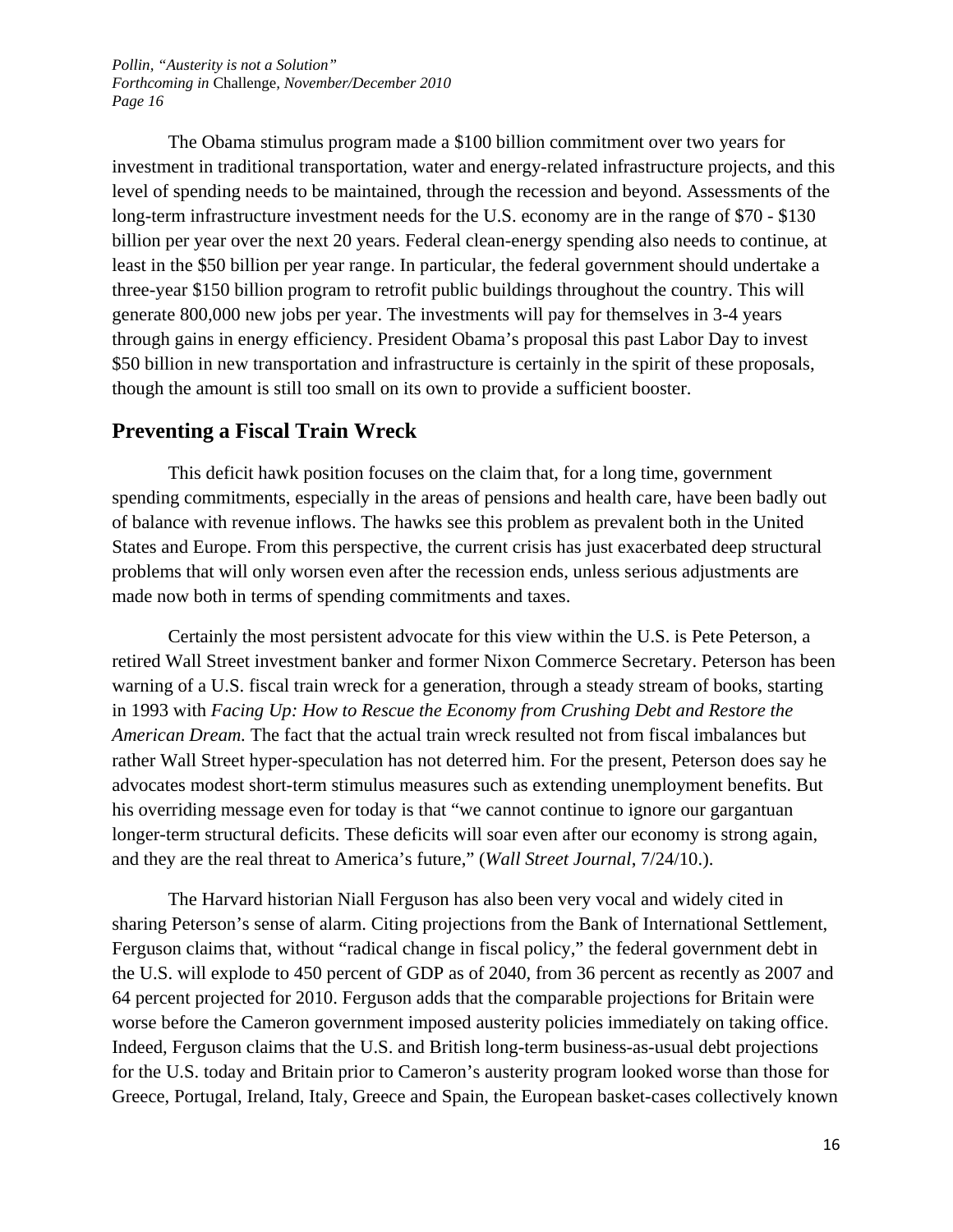as PIIGS. That is, according to Ferguson, the U.S. actually is on the path of very quickly resembling Greece (2010, p. 7).

Martin Feldstein is the most forthright among the exponents of this view in supporting austerity measures now, especially for the PIIGS and other weak European economies. Under ideal circumstances, Feldstein would favor delaying major spending cuts and tax increases until after a recovery is clearly underway. But he says that once the recession has ended, the sense of urgency that is needed for politicians to undertake austerity policies will be gone. Thus, Feldstein says that the long-term fiscal adjustments must be made now, even if means throwing some weaker economies into a double-dip recession. He writes that

"Unfortunately, the front-loaded deficit reductions may push economically weak countries into recession for the next year or two. This is the cost of achieving the needed long-term deficit reduction in the current economic and political environment. The countries are nevertheless right to accept that bitter medicine in order to get on the right longer term path" (*Financial Times,* 7/22/10).

#### *No Alternative to Bitter Medicine?*

In evaluating this deficit hawk perspective, it is helpful to begin with a simple, and I would assume uncontroversial, point. That is, if the economy can manage to enter into a sustained recovery rather than being pushed into a double-dip recession, the growing economy will itself generate major reductions in the deficit. This is because when unemployment rises in a double-dip recession, the government is faced with huge extra spending burdens through unemployment insurance, food stamps, Medicaid, and related social safety net commitments. Conversely, when people are newly employed, they can support themselves and pay more taxes. Research on this issue by Blanchard and Perotti (2002, p. 1335) finds that for the U.S. economy, a one percent increase in GDP will produce a combined improvement in the government's fiscal situation of about 2.1 percent, including both increases in tax revenues and reductions in government transfer payments. Let us assume for the moment that Blanchard and Perotti's estimates hold up as a recovery is sustained, including to the point where unemployment has fallen significantly. Under such circumstances, it follows that, without any increases in tax rates or cuts in spending programs, the U.S. fiscal deficit could probably be cut by \$500 – 600 billion, if unemployment could be driven down to around 4 percent. In other words, full employment could itself go very far in controlling any long-term fiscal imbalances.

 I have argued elsewhere that, within a 3-year time period, reaching a goal of four percent unemployment is actually realistic as well as obviously desirable (Pollin 2010). Still, the economic landscape is too cluttered with landmines to count on the attainment of near-full employment to close the long-term deficit gap by itself. It is therefore useful to consider the deficit forecasts over the next decade developed by the Congressional Budget Office (CBO) as a less optimistic framework for addressing the long-run fiscal situation.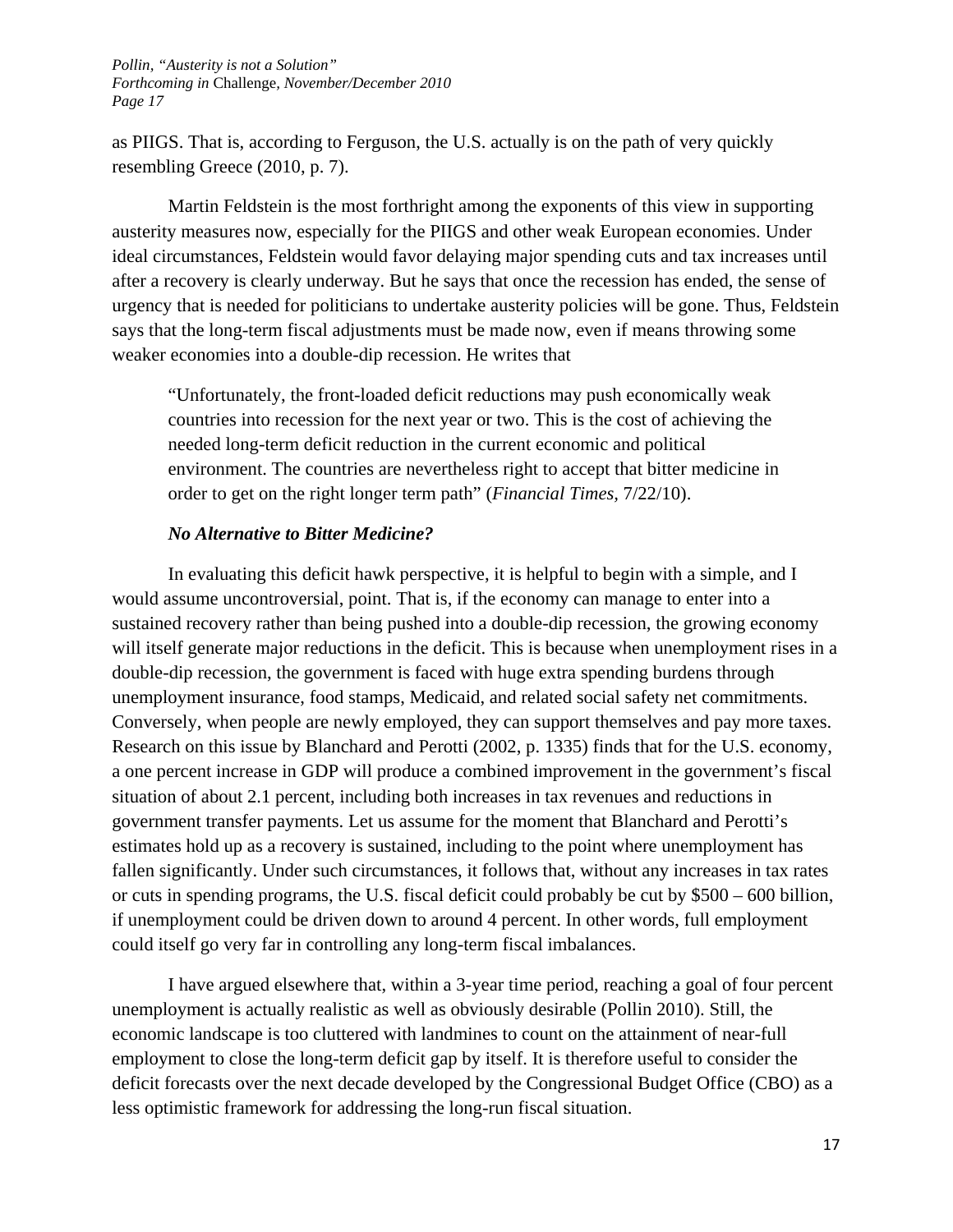In its March 2010 forecast based on the Obama Administration's proposed 2011 budget, the CBO estimates the fiscal deficit will average 5.2 percent of GDP for 2011-2020. This is based on the budgets and tax levels projected by the Obama Administration for the decade, and an average growth rate of GDP of about 3 percent, (which is the also the average rate for the 40 year period 1970 – 2009). This is obviously a huge decline in the deficits of 9.9 and 10.3 percent of GDP, and it is only modestly above the average deficit level over the full eight years of Ronald Reagan's presidency.

But deficits at 5 percent of GDP are still also well above the average figure of around 2 percent of GDP over the post World War II era, including the Reagan years. But are long-term deficits at roughly 5 percent of GDP necessarily a problem? To answer this, it will be useful to briefly review some basic distinctions between cyclical and structural deficits, i.e. deficits that emerge through recessions versus those that occur over the course of a full business cycle. It is also helpful to distinguish deficits used to finance the government's ongoing operations versus those devoted to productivity-enhancing capital investments.

To begin with, if the economy is operating at or near full employment, there is no longer any need to finance current expenditures through deficit spending. Indeed, over the course of the business cycle, the government's operating budget should be held in approximate balance. We taxpayers should be committed to funding the government's ongoing operations at high quality; and this entails everyone, including the affluent, paying their fair share of taxes on April 15. Running large structural deficits on operating budgets will likely be regressive, with government interest payments, funded by tax revenues coming primarily from the middle class, operating as transfer payments to wealthy bondholders and institutional investors, whether they be in New York, Tokyo, London or Beijing.

 In an approximate full employment economy, the legitimate basis for maintaining a fiscal deficit is to finance long-term projects that will enhance the economy's long-run productivity such as infrastructure projects or investments to build a clean-energy economy. The appropriate level of deficit spending of this type should roughly correspond to the economy's growth rate of productivity (appropriately defined—i.e. investments than move the economy off of carbonemitting fossil fuels raise economy's net rate of production of *goods*). The productivity increases, and corresponding rise of per capita GDP, would then generate the revenue increases to cover the added interest expenses in the government's budget. Based on this principle, we should aim to maintain a structural deficit in the range of 2-3 percent of GDP.

 Now of course, we need to recognize major ambiguities lurking amid these simple principles. For one, do we include educational spending—a major component of combined federal, state, and local government budgets—as part of current operations or (human) capital investments? What about capital expenditures for the military or health care equipment? There is also the huge matter of when the economy is actually operating at full employment—not just the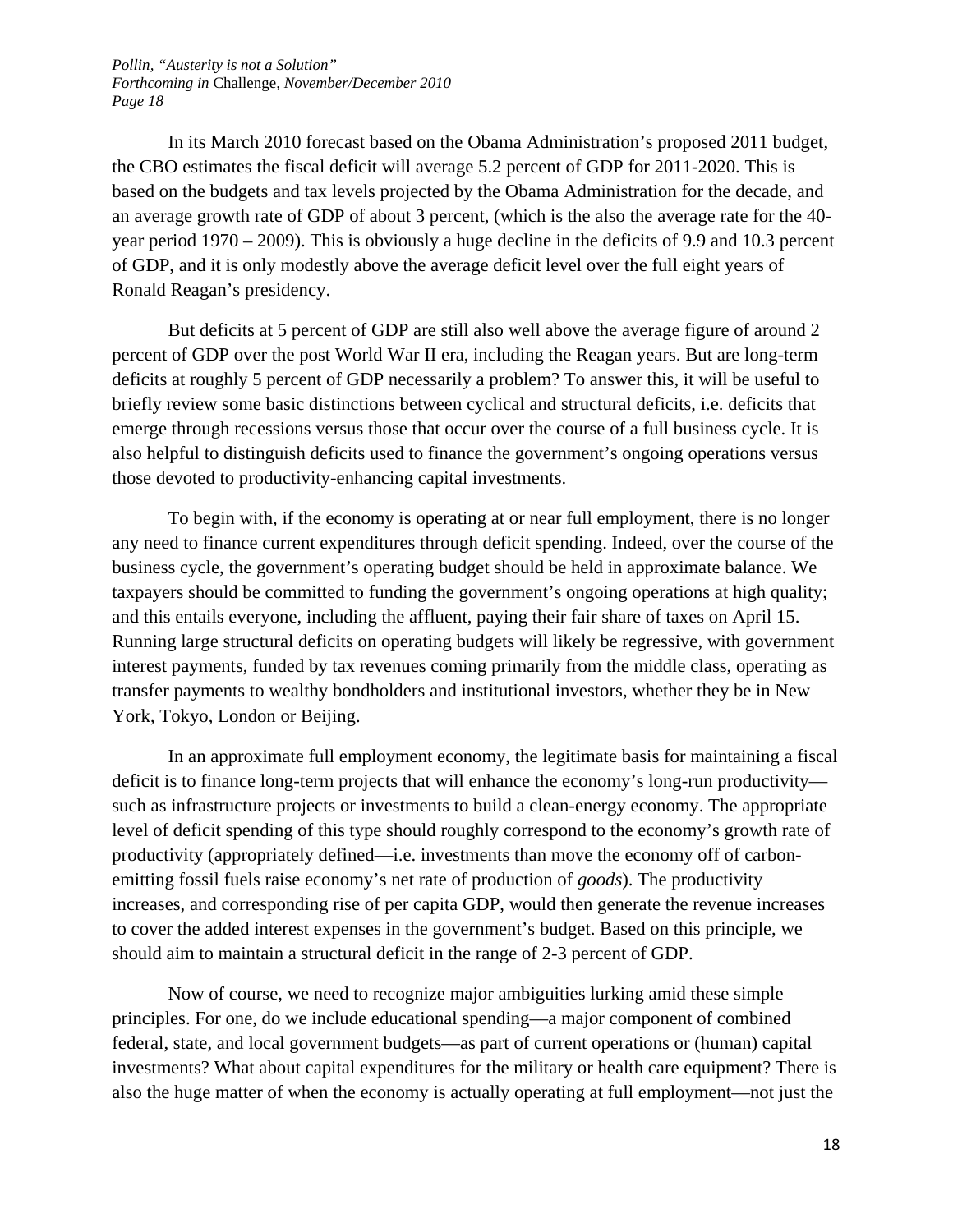rate at which inflation is likely to accelerate given existing institutional arrangements (i.e. the non-accelerating inflation rate of unemployment [NAIRU])?

 All that said, it is reasonable to set as a target structural deficits within the range of 2-3 percent of GDP. It is therefore also appropriate to consider how, into the immediate and longerterm future, the U.S. structural deficit can be maintained within that range, as opposed to the five percent range projected by the CBO for 2011-2020 based on the Obama 2011 budget.

 This level of long-term deficit reduction could be achieved through a combination of three major steps: cuts for the health care industry and the military as well as a tax on Wall Street speculative trading. We consider them in turn.

**Health Care.** The U.S. government is projected to spend about \$800 billion in 2010 on Medicare and Medicaid, which amounts to 5.5 percent of GDP. The CBO projects this figure to rise to nearly \$1.5 trillion or 6.6 percent of GDP by 2020. As was noted regularly during the recently concluded health care debates, the U.S. spends in total—including private spending as well as Medicare and Medicaid—about twice as much per person as other highly developed countries such as Canada, Japan and those in Western Europe on health care. This is while these other countries deliver universal health care coverage, longer life expectancies and generally more healthy populations. The problem with the U.S. health care system is that we spend far beyond other countries for drugs, expensive procedures, and especially insurance and administration. We also devote less attention to prevention.

When the Obama health care reform bill passed last April —the Patient Protection and Affordable Care Act aimed at controlling these costs—'bending the health care cost curve downward' was the often-stated goal. The bill that become law does have several worthy features, including the expansion of Medicare as well as subsidies for private health insurance. But it is a matter of spirited debate whether it will succeed in bending the cost curve downward. The CBO projections, to which we are referring here as our basic reference point, are pessimistic. However, the 2010 Medicare Trustees Report offers a much more favorable assessment, concluding that "The financial outlook for the Medicare program is substantially improved as a result of the far-reaching changes in the Patient Protection and Affordable Care Act," (2010 Medicare Trustees Report, p. 8).

As of 2020, the Medicare Trustees estimate that the health care reform bill will generate a reduction in savings amounting to about 0.6 percent of GDP—that is, nearly \$90 billion a year in today's economy. Projecting further into 2080, the Trustees estimate that Obama reforms will reduce Medicaid costs massively, by more than 40 percent relative to GDP.

This is obviously not the place to adjudicate between the CBO and Medicare Trustee forecasting models. But these differences do underscore the highly tentative nature of any such projections. The Medicare Trustee findings do also highlight another point—that transforming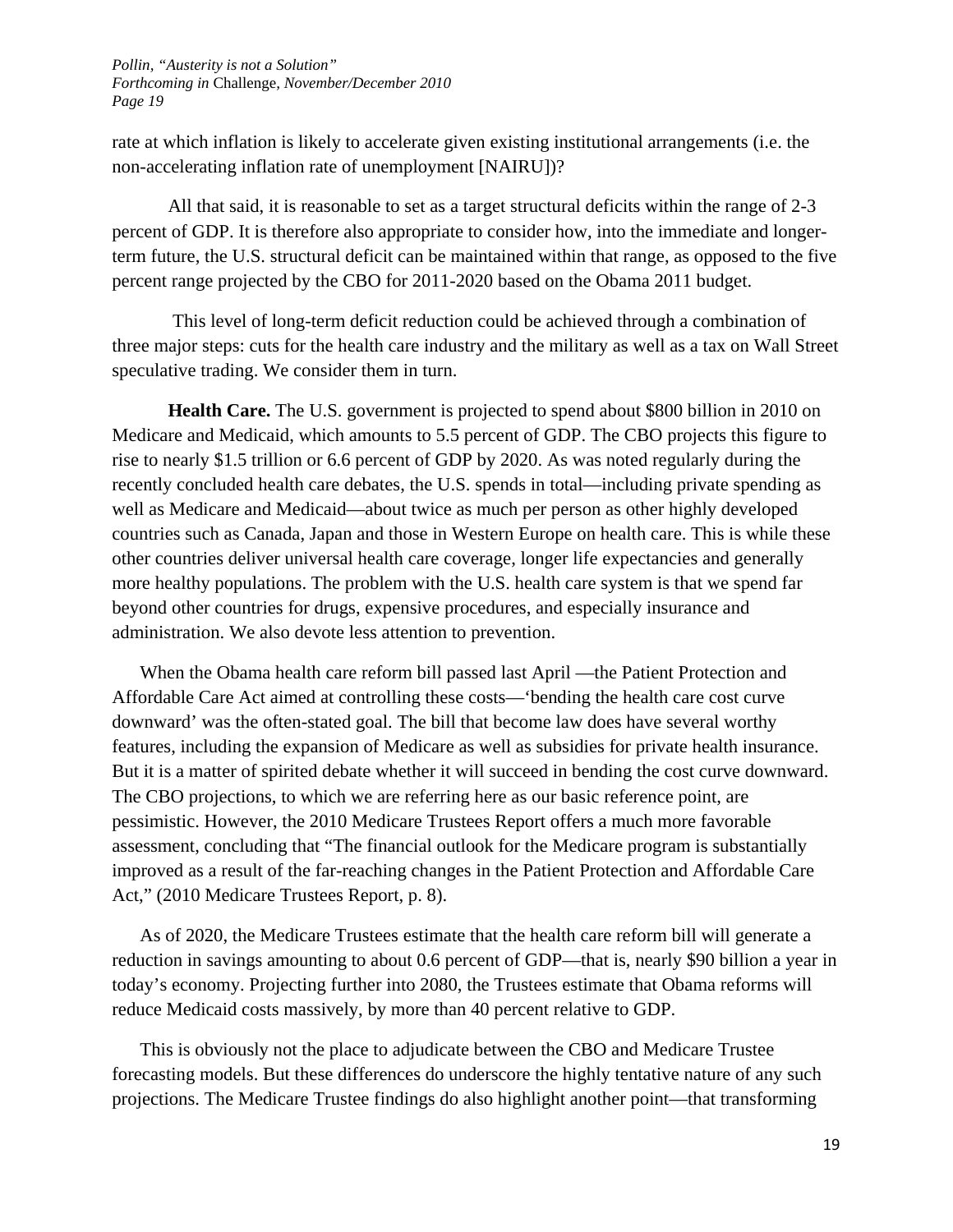the U.S. health care system so that it comes more closely into line with the other advanced economies can, almost by itself, bring the federal government's structural deficit close to its historical level of around 2 percent of GDP.

However, let's allow that because of the power of the private health insurance and drug companies, the idea of bringing the U.S. health care system fully in line with other advanced economies is unrealistic. It should nevertheless be reasonable to expect that we could achieve at least half the level of available savings through health care reform measures. These would include the recent Obama measures and any additional initiatives aimed especially at establishing controls on the drug and insurance industries. It is reasonable to expect that such savings could reduce the government's annual structural deficit by about \$150 billion.

**Military Budget.** The U.S. military budget rose from 3 percent of GDP at the end of the Clinton presidency to 4.3 percent at the end of Bush. Under the Obama administration's proposed budget for 2011, military spending will total \$733 billion, which is 4.9 percent of projected GDP. If we returned to the 2000 level of military spending relative to GDP, that alone would yield \$285 billion in budgetary savings—that is, more than half the amount needed to bring the structural deficit within the historic range of 2 percent of GDP. Of course, as with health care, it may not be politically realistic to achieve that level of savings within the military budget, even while, only 10 years ago, that was precisely the level at which the U.S. military operated. But even within the range of what Washington insiders consider realistic, the Pentagon should be able to target around \$140 billion in annual savings. This would still maintain a military budget at nearly \$600 billion, or 4 percent of GDP. The administration has budgeted \$160 billion for spending in Iraq and Afghanistan alone in 2011. But we should allow for major military savings there if Obama fulfills his pledge to end combat operations in both places by the end of 2011.

**Financial trading tax.** This would be a small sales tax on all financial transactions. The point of the tax would be to raise costs for short-term speculative traders while having a negligible impact on longer time-horizon 'trade and hold' market participants. Variations of this proposal have floated through Congress for more than 20 years. After the 1987 Wall Street crash, the idea of such a tax was endorsed by then House Speaker Jim Wright, then Senate Minority Leader Bob Dole, and even the first President Bush. The most recent proposal was introduced by Sen. Tom Harkin in December 2009. House Speaker Nancy Pelosi has offered a general endorsement for the idea.

In 1987, Speaker Wright proposed a trading tax rate of 0.5 percent for all stock sales. A viable tax structure could begin from this figure, along with a sliding scale on all other financial transactions. For example, the tax on a 50-year bond would be set as equal to the 0.5 percent rate on stocks, with the tax rates falling proportionally on bonds of shorter maturity (e.g. the tax rate on a 40-year bond would be 0.4 percent). Working within this framework, Dean Baker and I,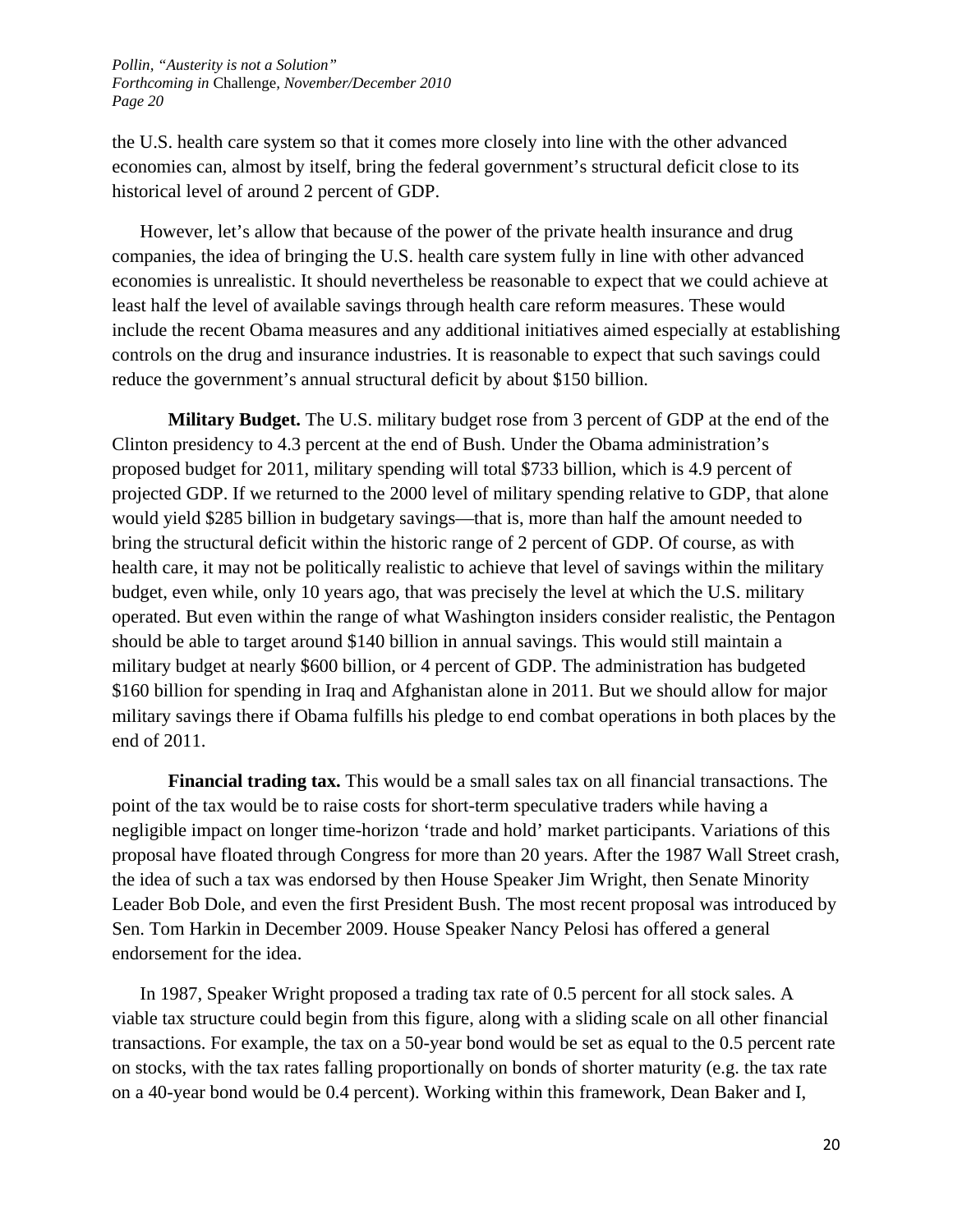along with colleagues, have estimated that this tax would raise approximately \$350 billion per year if speculative trading did not decline at all after the tax was imposed (Pollin, Baker, and Schaberg 2003, Baker, Pollin, McArthur and Sherman 2009). But even if trading declined by 50 percent as a result of the tax, the government would still raise about \$175 billion annually. And it would do so through discouraging the type of hyper-speculation on Wall Street that created the crisis in the first place.

Overall then, if we take high-end figures for revenues for a financial transaction along with savings from health care and military spending cost controls, we can get well above the roughly \$450 billion needed to bring the structural deficit within two percent of GDP. But we can still achieve around \$450 billion in total deficit reduction through much more modest assumptions about the generating revenue from a financial transaction tax and cost savings for health care and the military.

Additional measures could also be beneficial. One would be to raise taxes on the most affluent households, beginning with the simple act of allowing the Bush tax cuts for the rich to lapse. After all, the richest one percent of households received fully 52 percent of the economy's total income gains from 1993-2008. Another significant potential source of revenue would be a carbon tax, along with closing all existing loopholes for the fossil fuel industry. These measures also provide obvious environmental benefits. In addition, we need not assume that the structural deficit has to continue at its historic average of around 2 percent, even if this is achievable. If we instead set the structural deficit target at around 3 percent of GDP, the amount of adjustment needed through the financial transaction tax, military budget and health care and other supplemental measures would then fall by one-third, to about \$300 billion.

Could these cuts in military and health care spending themselves create unemployment, just as the economy is rebounding from the recession? This is possible, if the recovery remains weak over the next 2-3 years. However, the most effective way to address this concern is not to maintain wasteful levels of military and health-care spending, but rather accelerate the transition to a clean-energy economy. Per dollar of spending, clean-energy investments generate about 50 percent more jobs in the U.S. than military spending and three times more jobs than spending within the fossil fuels industry. This includes employment opportunities across all job categories and levels of educational credentials.

 Finally, we need to consider what would happen with the structural deficit if something like the measures I am proposing are not implemented. Would we then face a fiscal train wreck which we can avoid only through implementing sharp cuts in Social Security and other areas of social expenditure? That is, what would happen if we ran structural deficits at roughly the 4-5 percent of GDP level that was maintained under the full eight years of Ronald Reagan's presidency?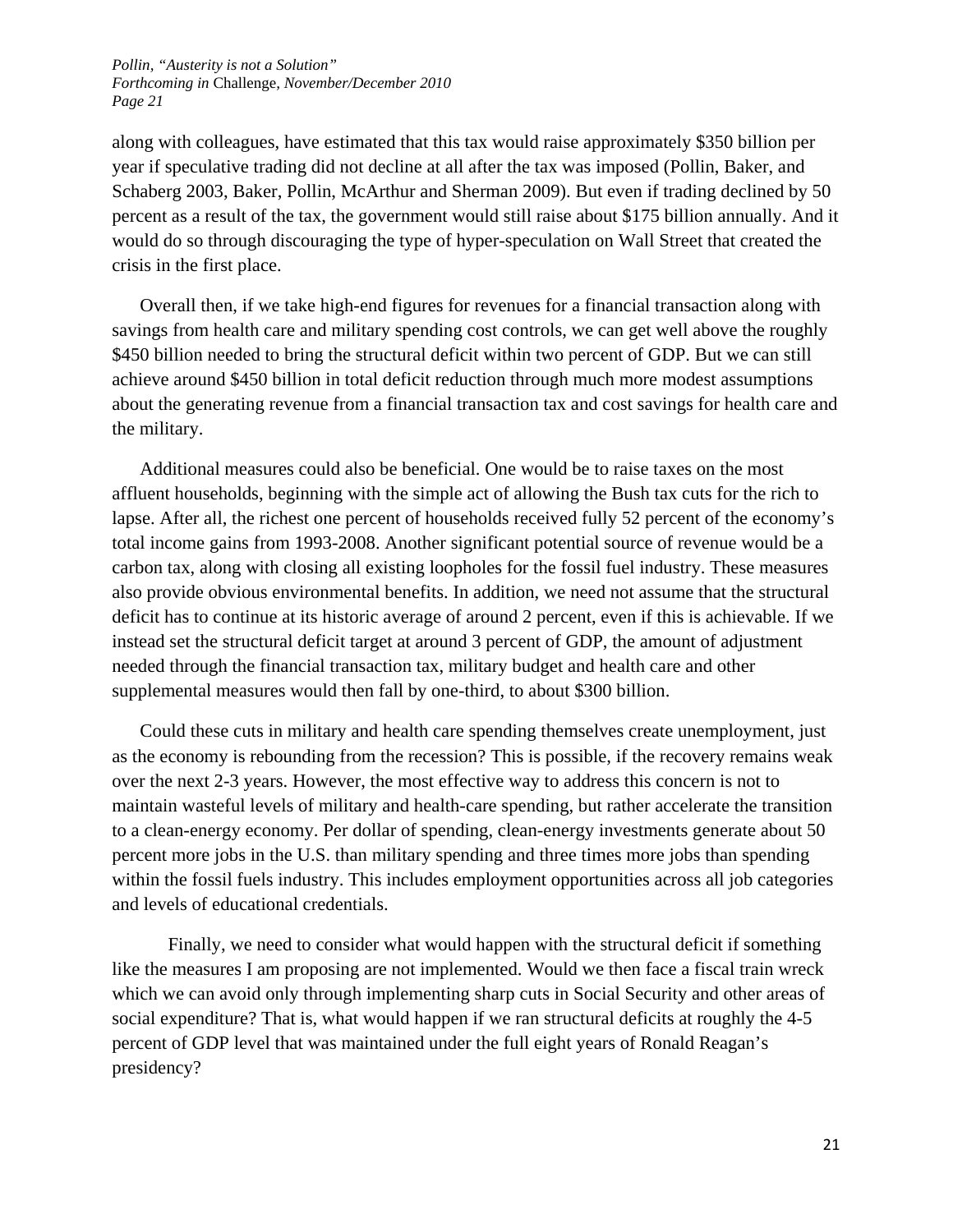Certainly few Republicans recall the Reagan economy as a period of near fiscal ruin. But it is fair to recognize that maintaining structural deficits indefinitely at Reagan-era levels is moving us into uncharted territory. For that reason alone, maintaining structural deficits at this level could be destabilizing. But it is also more broadly true that the economy will likely encounter severe difficulties anyway if we do not undertake strong measures to control hyperspeculation on Wall Street, through strong regulatory controls, including a financial transaction tax; if we continue to squander hundreds of billions of dollars on unnecessary wars; and if we continue spending more than twice as much per capita on health care as other industrialized countries to achieve inferior health outcomes. Thus, how we manage the federal government's structural deficit should properly be seen as only one issue within this broader set of fundamental long-term economic challenges.

#### **Austerity is not a Solution**

 Amid the various deficit-hawk arguments that we have reviewed, perhaps the least controversial is that, over the short-run, imposing austerity policies will create significant hardships for ordinary people. By definition, in the short-run, austerity policies mean high unemployment and cuts in health care, education, pensions, public safety and other social benefits. If fresh evidence were needed to settle the matter, we can observe what is happening now in Britain and Greece as a result of their austerity programs. Taking these negative short-run effects as givens, the serious debates begin when we then ask two questions: first, whether there are any viable alternatives to austerity in the short-run; and second, whether these short-run sacrifices will deliver substantial long-run benefits.

 We have seen that the deficit hawks have not answered either of these two questions in ways that justify austerity policies now. This is despite the fact that, as we have reviewed, there are actually four separate analytic approaches within the broad deficit-hawk camp, with only one of the four needing to be convincing in order to establish an analytic foundation in support of austerity.

 It is therefore fair to conclude that that the agenda for building a successful recovery should stay focused on measures to expand the economy now, not on austerity. Of course, the expansionary policies attempted thus far both in the U.S. and Europe have not been uniformly well-designed and successful in achieving their stated aims. For the U.S. case in particular, we have reviewed the ways in which the 2009 stimulus program was inadequate to the crisis at hand. But now is the time for mid-course corrections, not abandoning the expansionary agenda altogether.

 In continuing along an expansionary path, we do need to be concerned about the issue of business confidence emphasized by deficit hawks, in particular that continuing large budget deficits will discourage businesses from making new investments that will create jobs. But there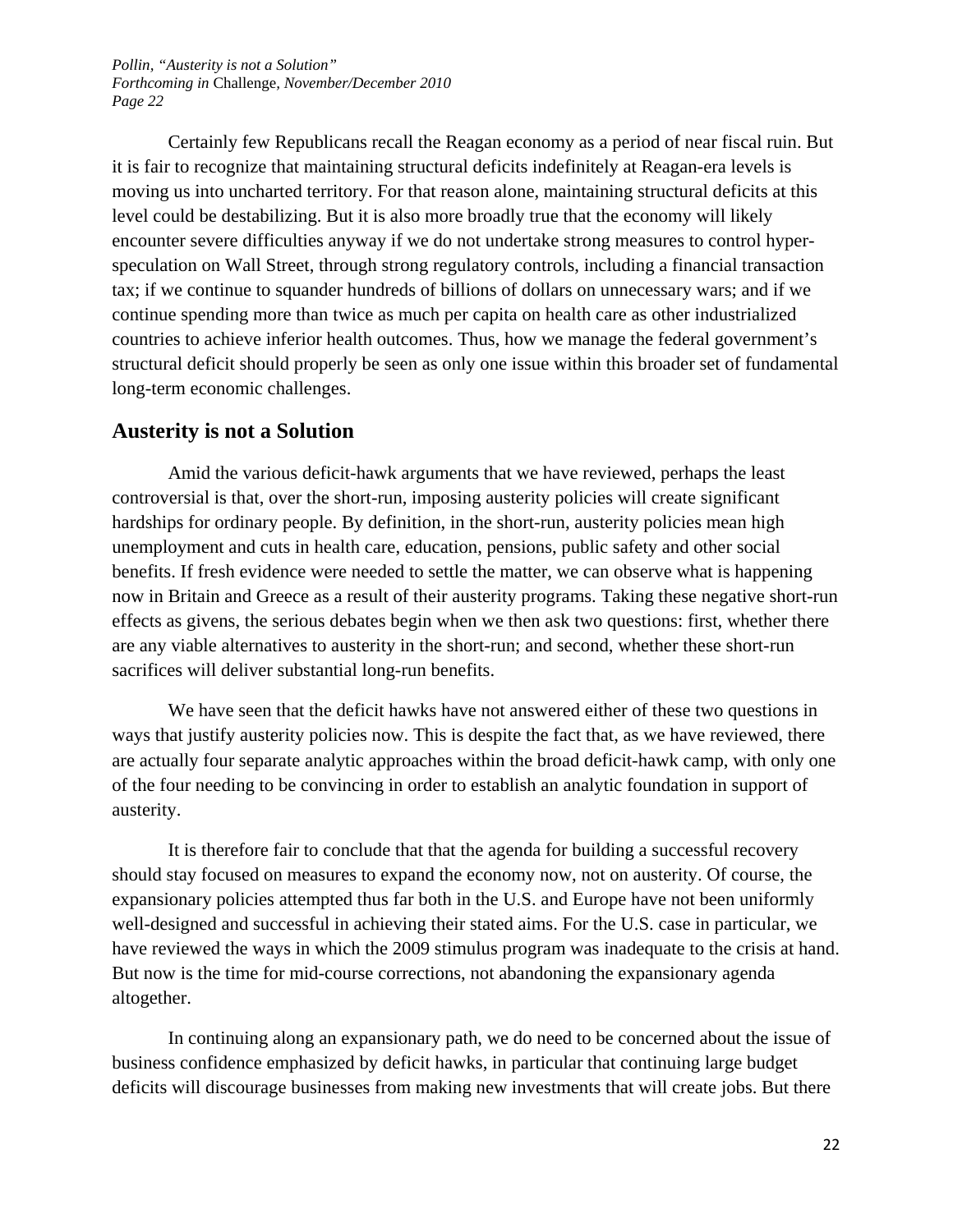is no justification for ignoring other factors influencing business confidence, in particular, as last August's report from the Bank of England emphasized, that austerity policies produce weak market conditions and correspondingly diminished profit opportunities. We also need to be equally vigilant about factors affecting business confidence that are either neglected or dismissed by the deficit hawks, in particular those associated with deflation.

 The primary task now is to firm up the positive recovery program. This first of all means advancing credit market policies capable of 'pulling on a string'—i.e. combining carrot and stick policies for banks and non-financial businesses that can unlock credit markets. Ben Bernanke has shown some willingness to pursue such policies with his statements last August that he is prepared for the Fed to purchase securities to drive down long-term rates, and to stop paying interest on the \$1.1 trillion in private banks reserves at the Fed. But more aggressive measures, such as those I have sketched here, will almost certainly be necessary.

 We are, today, far from having exhausted the available policy tools for pulling the economy out of the ditch in which it remains stuck. Austerity measures will only push us deeper into the ditch. A second round of expansionary initiatives will of course provide many opportunities for blundering and outright failure. But the prospects for success—as well as the probabilities for avoiding wrenching social dislocations—remain far greater than is possible through any version of an austerity agenda advanced by deficit hawks.

#### **References**

- Alesina, Alberto and Silvia Ardagna (2010) "Large Changes in Fiscal Policy: Taxes versus Spending," manuscript prepared for *Tax Policy and the Economy 2009*, <http://www.economics.harvard.edu/faculty/alesina/files/Large%2Bchanges%2Bin%2Bfis> cal%2Bpolicy\_October\_2009.pdf
- Baker, Dean, Robert Pollin, Travis McArthur and Matt Sherman (2009) "The Potential Revenue from Financial Transaction Taxes," Joint Working Paper of Center for Economic and Policy Research and Political Economy Research Institute, #212, [http://www.peri.umass.edu/fileadmin/pdf/working\\_papers/working\\_papers\\_201-](http://www.peri.umass.edu/fileadmin/pdf/working_papers/working_papers_201-) 250/WP212.pdf
- Barro, Robert (2009) "Demand Side Voodoo Economics," *Economists' Voice*, 6:2, <http://www.bepress.com/ev/vol6/iss2/art5/>
- Blanchard, Oliver and Roberto Perotti (2002) "An Empirical Characterization of the Dynamic Effects of Changes in Government Spending and Taxes on Output" *Quarterly Journal of Economics* 117(4): 1329-68.
- Blinder, Alan and Mark Zandi (2010) "How the Great Recession was Brought to an End," <http://www.economy.com/mark-zandi/documents/End-of-Great-Recession.pdf>